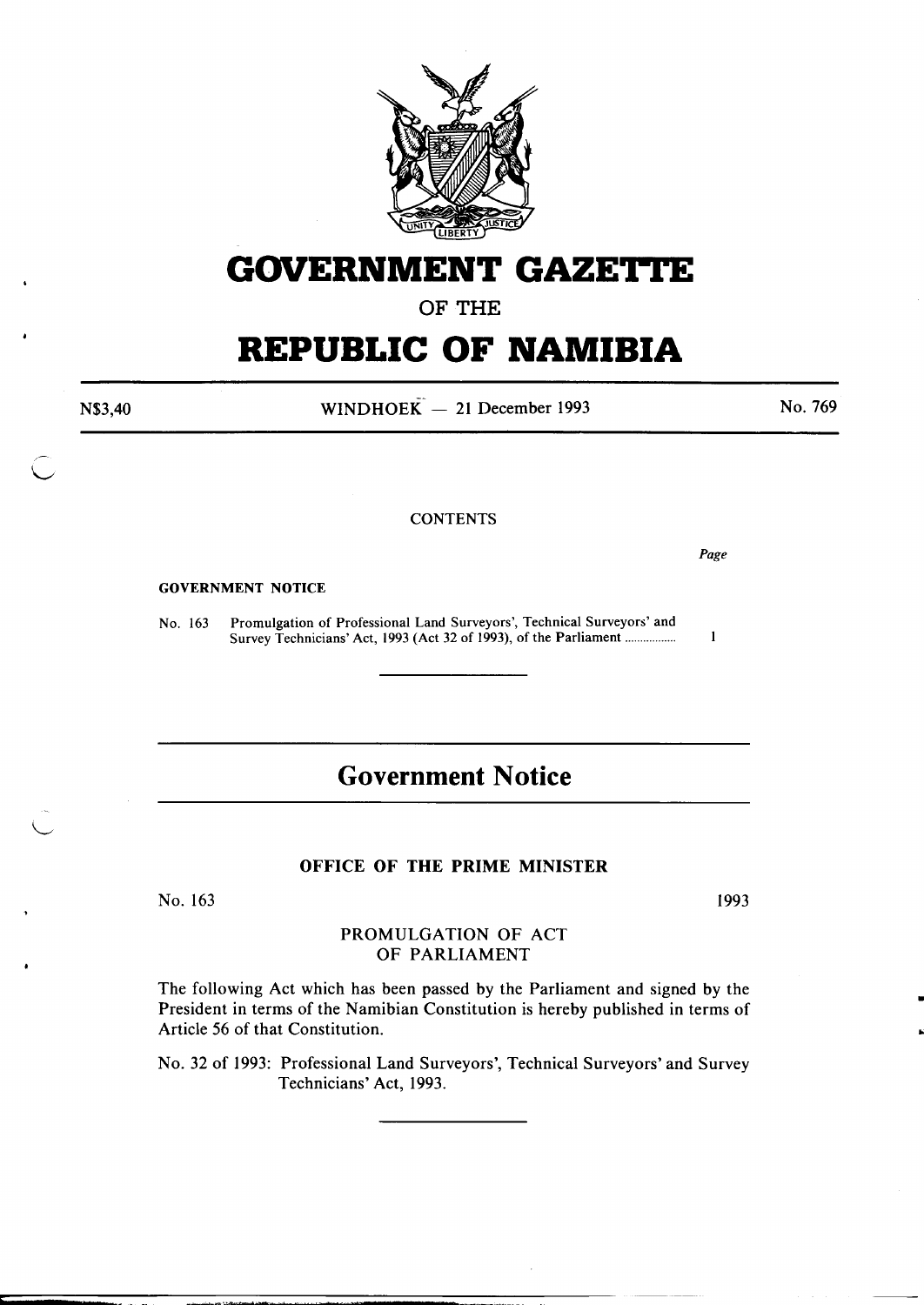## **ACT**

To provide for the establishment of a Namibian Council for Professional Land Surveyors, Technical Surveyors and Survey Technicians, and for its powers and functions; to provide for the registration of professional land surveyors, apprentice land surveyors, technical surveyors, apprentice technical surveyors, survey technicians and apprentice survey technicians, and to regulate their qualification, professional conduct and practice; and to provide for other matters connected therewith.

*(Signed by the President on 6 December 1993)* 

#### ARRANGEMENT OF SECTIONS

#### PART I

#### Preliminary provisions

I. Interpretation.

#### PART II

#### The Namibian Council for Professional Land Surveyors, Technical Surveyors and Survey Technicians

- 2. Establishment of Council.
- 3. Membership of Council and tenure of office.
- 4. Chairperson and vice-chairperson of the Council.
- 5. Registrar and staff of the Council.
- 6. Functions and powers of the Council.
- 7. Recognition of approved society.
- 8. Committees of the Council.
- 9. Meetings and proceedings of the Council.

•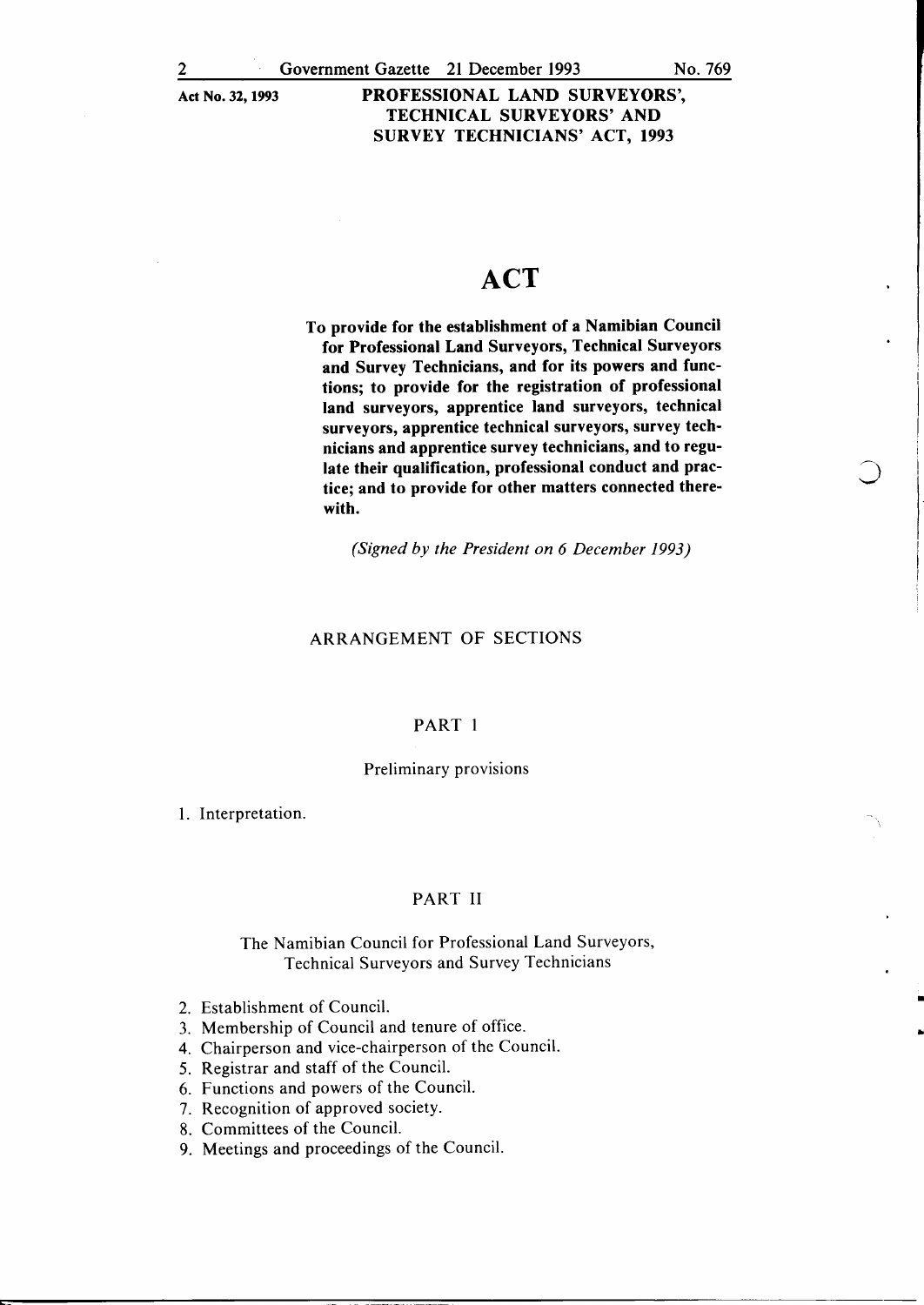### PROFESSIONAL LAND SURVEYORS', TECHNICAL SURVEYORS' AND SURVEY TECHNICIANS' ACT, 1993

#### PART III

#### Financial provisions

- 10. Funds and bank accounts of the Council.
- 11. Annual estimates of income and expenditure.
- 12. Accounts, auditing and operational reports.

#### PART IV

#### Registration provisions

- 13. Register of practitioners.
- 14. Unregistered persons prohibited from practising.
- 15. Qualifications for registration.
- 16. Application for registration.
- 17. Consideration of application and issue of registration certificate.
- 18. Apprentices to work under supervision.
- 19. Removal from register and cancellation of certificate.
- 20. Reinstatement to register.
- 21. Suspension of mentally ill practitioners.
- 22. Lost certificates and issue of duplicates.
- 23. Registrar to notify Surveyor-General and approved societies.
- 24. Documentary evidence.

#### PART V

#### Disciplinary provisions

- 25. Disciplinary powers of the Council.
- 26. Complaints and inquiries in respect of professional conduct.
- 27. Professional misconduct.
- 28. Disciplinary proceedings not to affect civil or criminal liability.
- 29. Appeals from Council's decision.

#### PART VI

#### Miscellaneous and transitional provisions

•

..

- 30. Immunity of Council and its members.
- 31. Regulations.
- 32. The Institute of Land Surveyors of Namibia.
- 33. Repeal of laws.
- 34. Short title and commencement.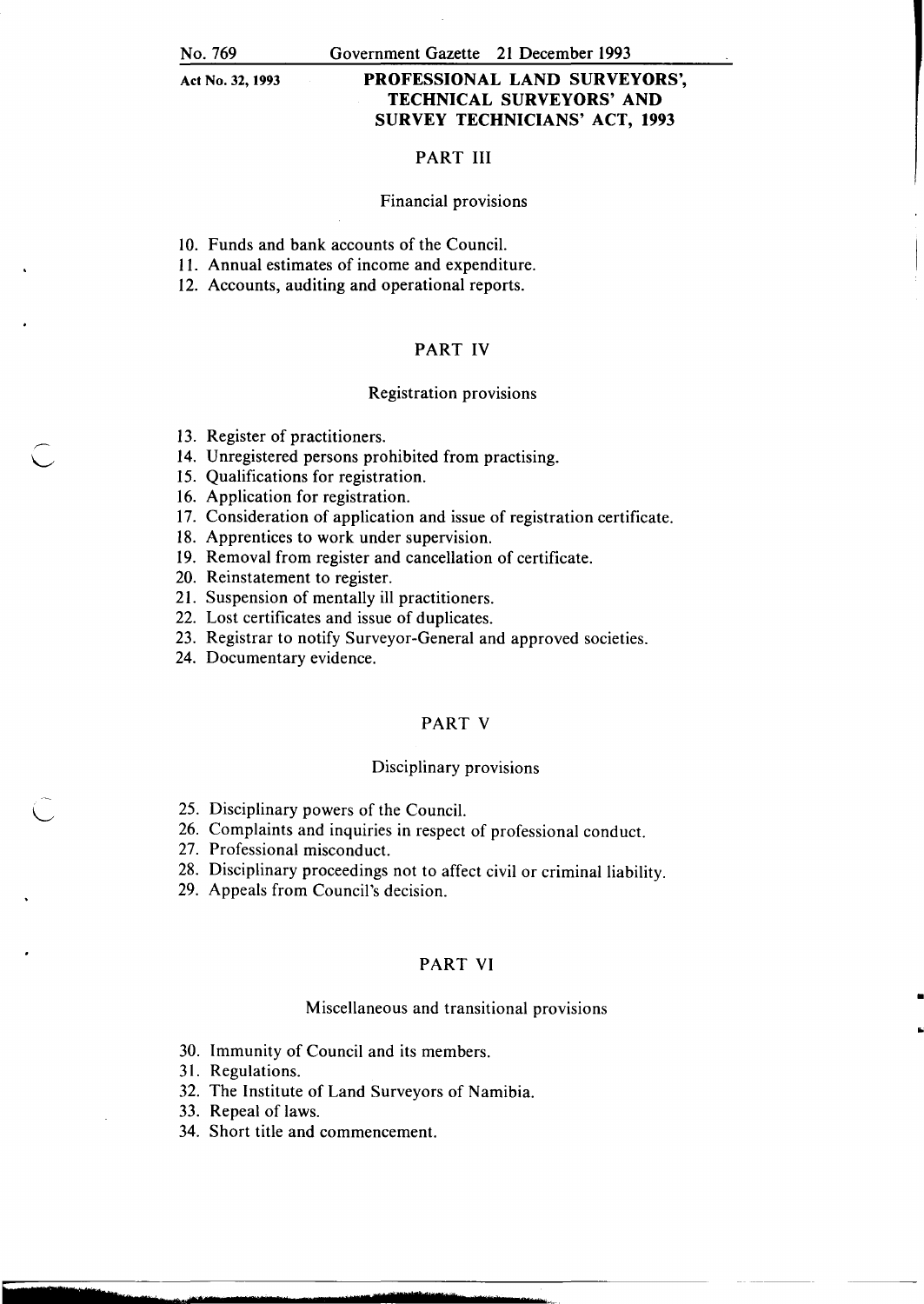#### **SCHEDULE**

#### LAWS REPEALED

BE IT ENACTED by the Parliament of the Republic of Namibia, as follows:-

#### PART I

#### Preliminary provisions

Interpretation.

1. In this Act, unless the context otherwise indicates-

"annual subscriptions" means the subscriptions levied by the Council under subsection (2) of section 6 and payable annually by registered practitioners under this Act;

"approved society" means a society to which a certificate of approval has been issued under subsection (1) of section 7;

"chairperson" and "vice-chairperson" means the chairperson and vice-chairperson of the Council elected under section 4;

"committee" means a committee of the Council established under section 8;

"complaint" means a complaint lodged against a practitioner under section 26;

•

•

"Council" means the Namibian Council for Professional Land Surveyors, Technical Surveyors and Survey Technicians established by section 2;

"member" or "alternate member" means a member or alternate member of the Council appointed under section 3;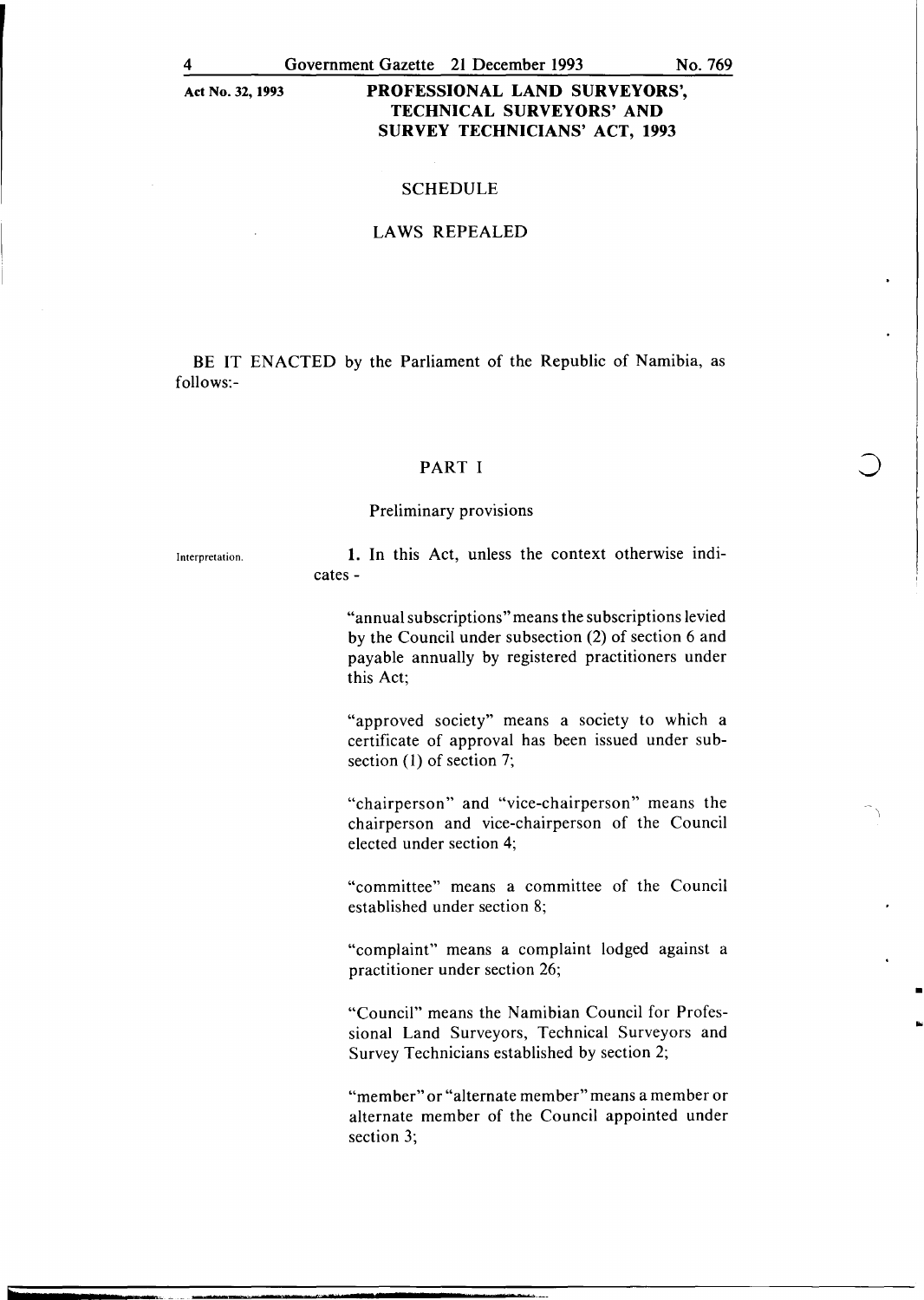c

Act No. 32, 1993

### PROFESSIONAL LAND SURVEYORS', TECHNICAL SURVEYORS' AND SURVEY TECHNICIANS' ACT, 1993

"Minister" means the Minister of Lands, Resettlement and Rehabilitation;

"practitioner" means a person registered under section 17 as a practitioner;

"prescribed" means prescribed by regulation under section 31;

"public service" has the same meaning as under section 2 of the Public Service Act, 1980 (Act 2 of 1980);

"register" means the register of practitioners referred to in section 13;

"Registrar" means the Registrar of the Council designated under section 5;

"registration certificate" means the certificate issued under section 17 to a registered practitioner, and includes a duplicate registration certificate issued under section 22;

"registration fee" means the fee prescribed under section 31 and payable by persons applying for registration as practitioners under this Act;

"this Act" includes regulations made thereunder.

### PART II

The Namibian Council for Professional Land Surveyors, Technical Surveyors and Survey Technicians

Establishment of Council. 2. There is hereby established a council to be known as the Namibian Council for Professional Land Surveyors, Technical Surveyors and Survey Technicians, which shall be-

- (a) a body corporate with perpetual succession;
- (b) capable of suing and being sued in its corporate name; and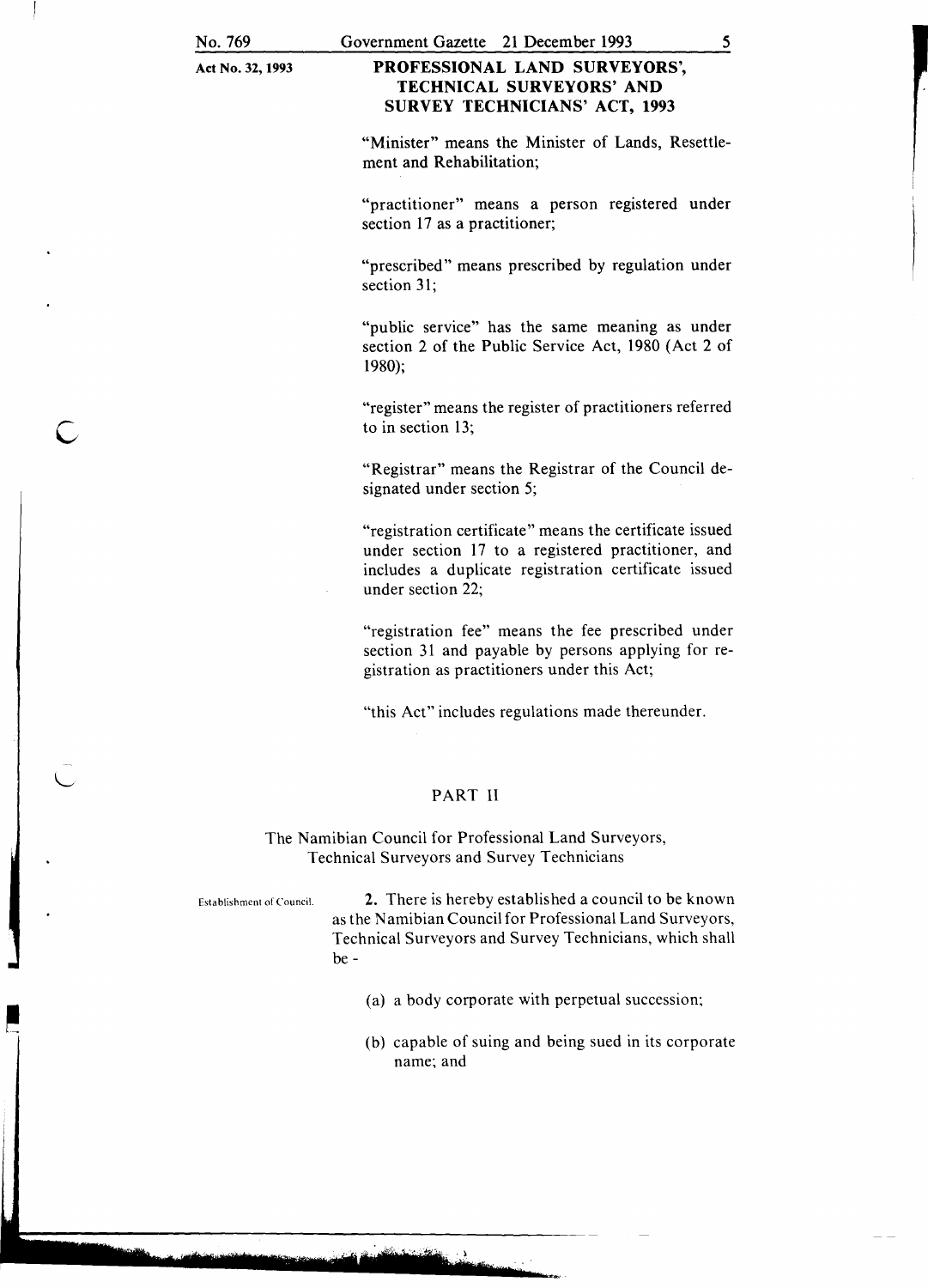(c) capable of acquiring, purchasing, holding or disposing of movable and immovable property for the purposes of carrying out its functions under this Act.

Membership of Council and tenure of office.

3. (1) The Council shall consist of the following members to be appointed by the Minister, namely-

- (a) the Surveyor-General of Namibia;
- (b) one person designated by the Minister from amongst the professional land surveyors in fulltime public service;
- (c) two persons nominated by and representing the approved society of professional land surveyors;
- (d) one person nominated by and representing the approved society of technical surveyors; and
- (e) one person nominated by and representing the approved society of survey technicians.

(2) The Minister shall by written notice require every approved society referred to in subsection (I) to nominate within 30 days of such notice or such further period as may be specified in the notice, the persons referred to in paragraph (c), (d) or (e) of that subsection for appointment to the Council, but where an approved society fails to nominate such persons or does not exist, the Minister may appoint such other qualified persons as he or she may deem fit, to be members of the Council.

(3) Where a member referred to in paragraph  $(b)$ ,  $(c)$ , (d) or (e) of subsection (I) is by reason of absence or other disability, unable to attend the proceedings of the Council, an alternate member may be appointed in the same manner, to participate in those proceedings during the period of absence, and where the Surveyor-General is unable to attend the proceedings, he or she may designate an officer to represent him or her.

(4) The Registrar shall in respect of every member of the Council publish by notice in the *Gazette* -

(a) the name of the member;

• ..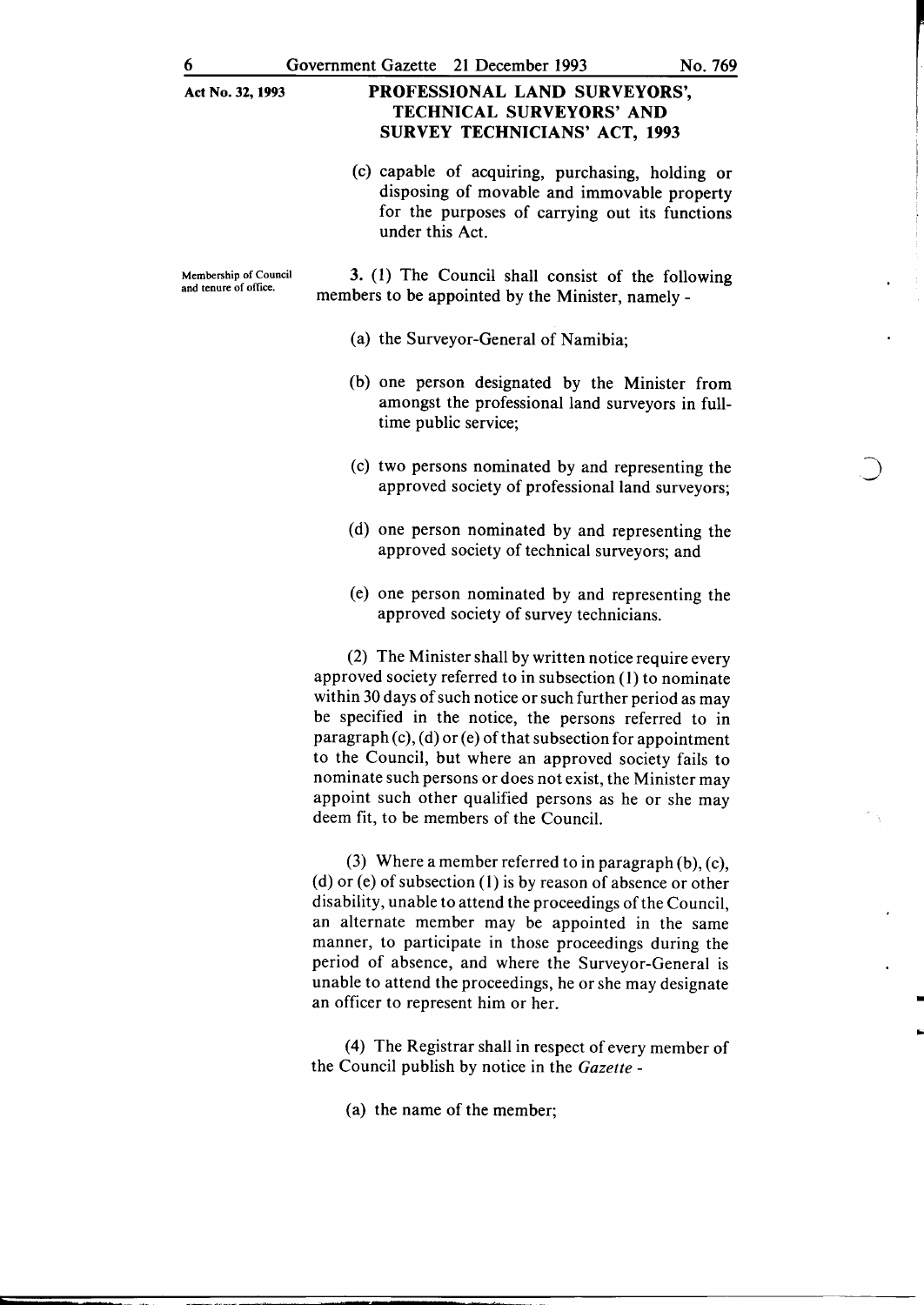c

 $\overline{C}$ 

Act No. 32, 1993

### PROFESSIONAL LAND SURVEYORS', TECHNICAL SURVEYORS' AND SURVEY TECHNICIANS' ACT, 1993

- (b) the date of appointment to the Council and duration of the term of office; and
- (c) the category of practitioners he or she represents.

(5) A person shall not be eligible for appointment to the Council as member or alternate member if he or she -

- (a) is not permanently resident in Namibia;
- (b) is an unrehabilitated insolvent;
- (c) is declared by a court of law to be of unsound mind or has been committed to a mental institution;
- (d) has been convicted of an offence and been sentenced to a term of imprisonment without the option of a fine;
- (e) has at any time been removed from an office of trust for fraudulent or dishonest conduct;
- (f) has at any time been convicted of an offence under this Act or any other law relating to professional land surveyors, technical surveyors or survey technicians; or
- (g) has at any time been found guilty of professional misconduct or been suspended under any law relating to professional land surveyors, technical surveyors or survey technicians from practising his or her profession.

(6) Every member of the Council, other than the member referred to in paragraph (a) of subsection (1), shall hold office for a period of three years from the date of appointment: Provided that -

(a) a member whose term of office has expired shall continue in office for a further period not exceeding three months until his or her successor has been appointed;

•

(b) a member whose term of office has expired shall be eligible for re-appointment; and

7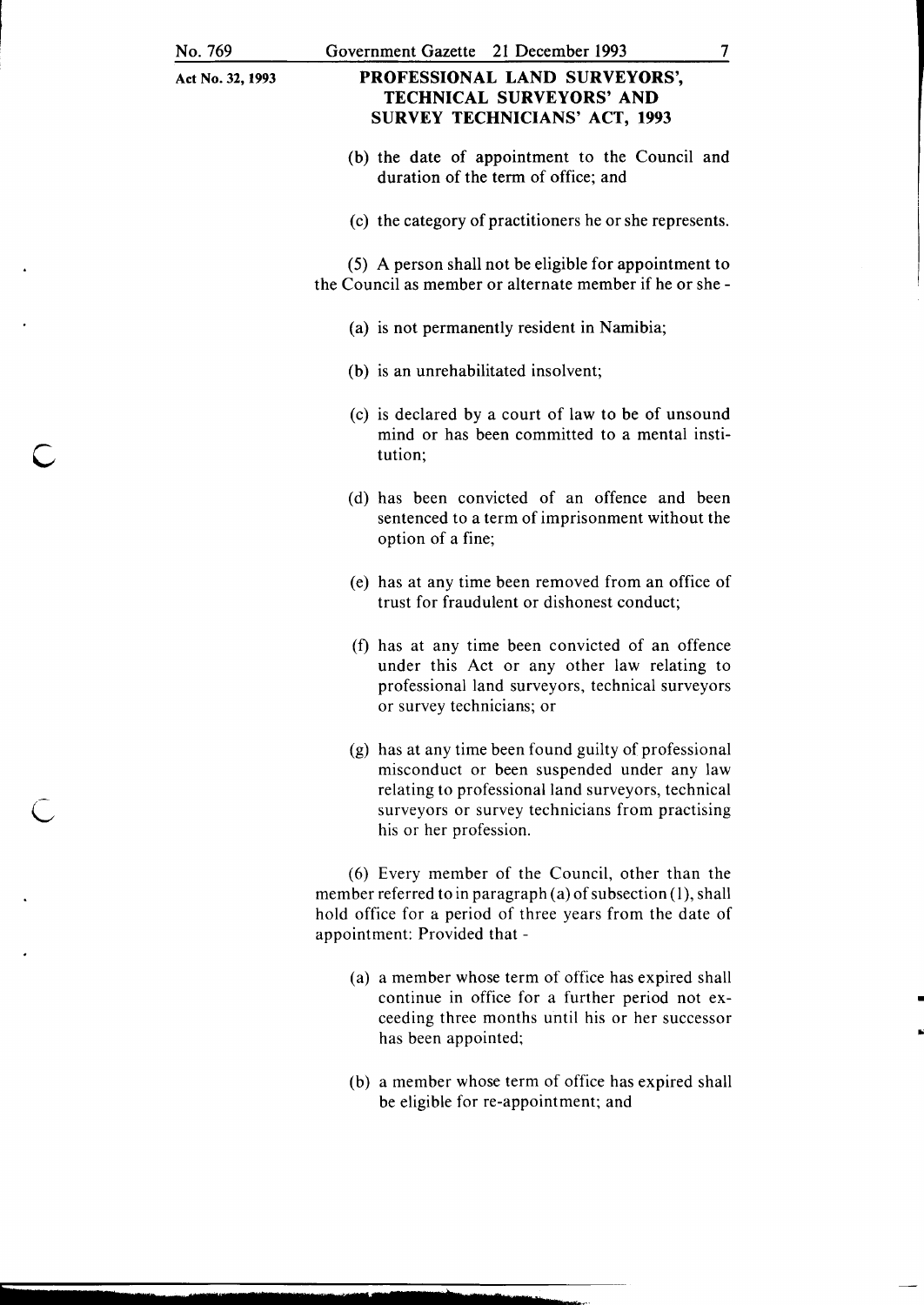(c) the Minister may, on the recommendation of the Council, extend or shorten the term of office of all or any of the members of the Council, other than the member referred to in paragraph (a) of subsection (1), by a period not exceeding one year.

(7) Notwithstanding the provisions of subsection  $(6)$ , the office of a member shall become vacant before the expiration of the term of office if he or she -

- (a) dies;
- (b) being a member referred to in paragraph (a) of subsection  $(1)$ , ceases to be the Surveyor-General;
- (c) having been appointed under paragraph (b) of subsection (1), ceases to be in full-time public service; or
- (d) having been appointed under paragraph (b), (c), (d) or (e) of subsection  $(1)$  -
	- (i) notifies the Minister in writing of his or her intention to resign from the Council and the Minister accepts the resignation;
	- (ii) becomes subject to any of the disqualifications referred to in subsection (5);
	- (iii) is absent from two consecutive meetings of the Council without its leave;
	- (iv) has his or her registration certificate cancelled and name removed from the register under section 19 or is suspended from practising his or her profession in pursuance of disciplinary proceedings under this Act;
	- (v) is removed from the Council in the public interest by the Minister after consultation with the Council; or

•

..

(vi) is removed from the Council by the Minister on the recommendation of the approved society which nominated him or her.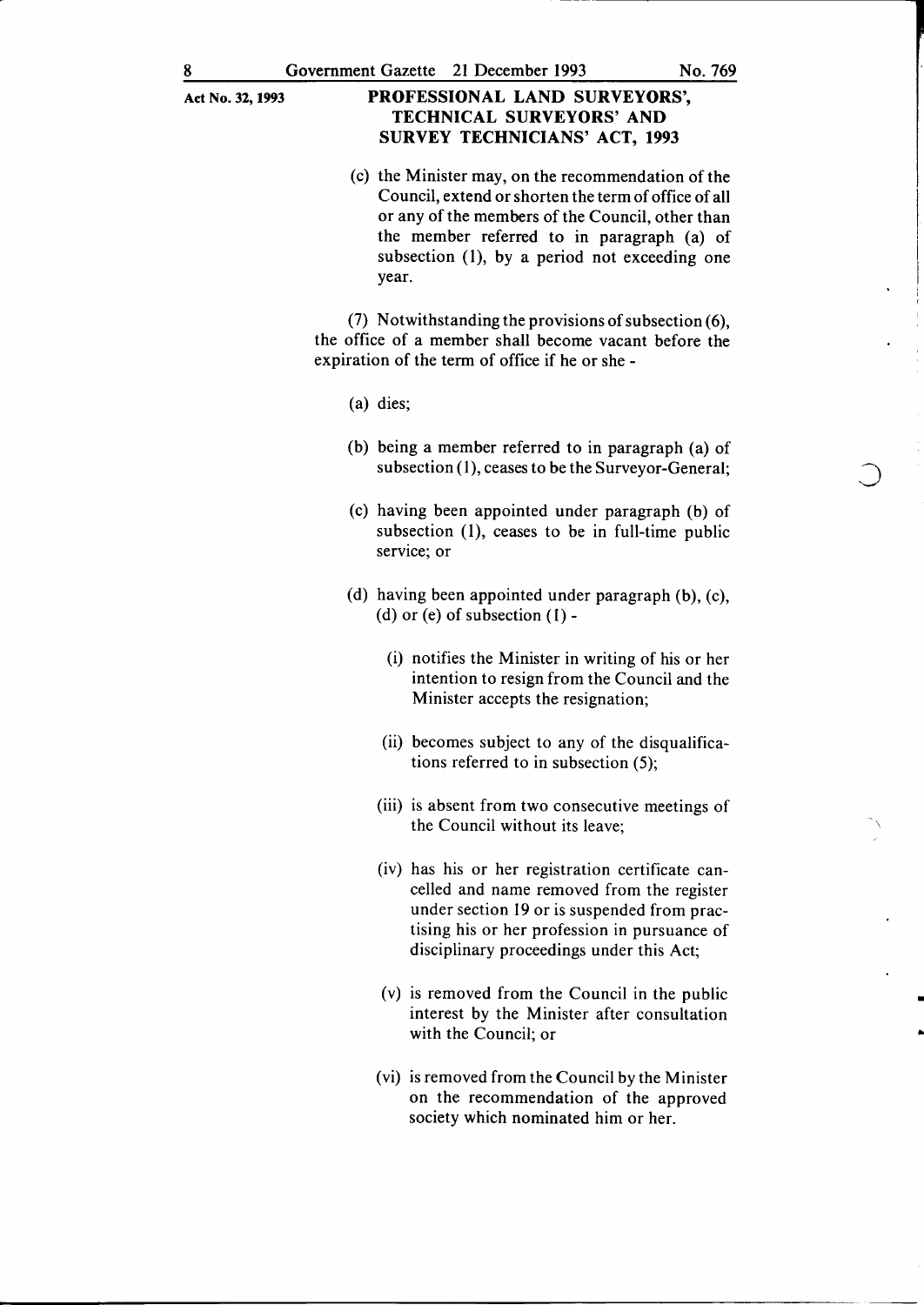#### Government Gazette 21 December 1993

### PROFESSIONAL LAND SURVEYORS', TECHNICAL SURVEYORS' AND SURVEY TECHNICIANS' ACT, 1993

(8) Where the office of a member falls vacant pursuant to the provisions of subsection (7), another person may, subject to the provisions of subsections ( 1) and (5), be appointed to fill the vacancy for the remaining term of office.

Chairperson and vice· chairperson of the Council.

4. (I) The members of the Council shall at the first meeting of the Council and thereafter as the need arises, elect from amongst themselves a chairperson and a vicechairperson of the Council, each of whom shall hold office during his or her term of office as a member of the Council, but no member shall hold the office of chairperson or vice-chairperson for more than two consecutive terms of office.

(2) The chairperson shall preside over the meetings of the Council and in his or her absence, the vice-chairperson shall preside, but where both of them are unable to preside over a meeting by reason of absence, the members present shall elect one of themselves to preside over that meeting.

(3) Where the chairperson or vice-chairperson resigns from that office before the expiry of the term of office, the members of the Council shall elect one of themselves to fill the vacancy and to hold office as chairperson or vice-chairperson, as the case may be, during his or her term of office as member of the Council.

(4) A person may vacate the office of chairperson or vice-chairperson without terminating his or her membership of the Council.

5. (I) Subject to the provisions of the Public Service Act, 1980 (Act 2 of 1980), the Minister shall designate an officer in the public service to be the Registrar of the Council, who shall -

- (a) be the secretary of the Council and committees of the Council; and
- (b) perform any other duties as are imposed on him or her under this Act or by the Council.

•

(2) Any power conferred, function assigned or duty imposed upon the Registrar under this Act may be exercised, performed or discharged by the Registrar personally or by an officer acting under the delegation, direction and control of the Registrar.

Registrar and staff of the Council.

L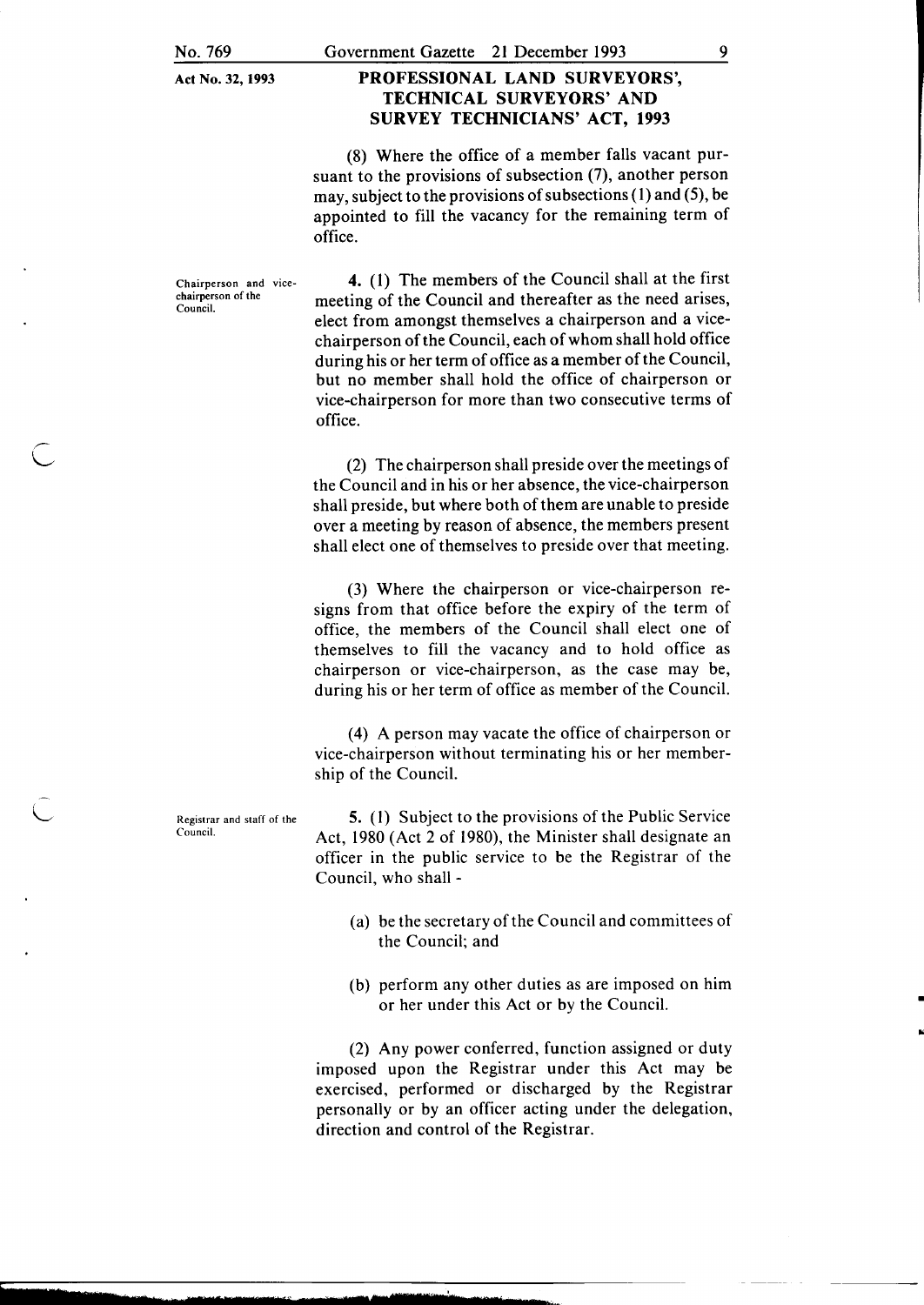(3) The Council may appoint such support staff as it deems necessary for the performance of its functions, upon such terms and conditions as the Council may determine.

Functions and powers of the Council.

6. ( 1) The functions of the Council shall be to regulate and promote the training, qualification and practice of professional land surveyors, apprentice land surveyors, technical surveyors, apprentice technical surveyors, survey technicians and apprentice survey technicians, in Namibia.

(2) For the purposes of carrying out the functions referred to in subsection  $(1)$ , the Council shall in addition to the powers specified elsewhere in this Act, have the following powers, namely, to-

- (a) enter into contracts and determine the manner in which such contracts shall be entered into, on behalf of the Council;
- (b) receive and collect the funds of the Council and deposit, invest or expend them in accordance with the provisions of this Act;
- (c) levy upon and collect from every practitioner duly registered under this Act an annual subscription fee, the amount whereof shall be prescribed under section 31;
- (d) make recommendations to the Minister regarding regulations to be made under section 31;
- (e) advise the Minister on any matter relating to the land surveying profession and practice;
- (f) render financial assistance to Namibian students pursuing education or training in the field ofland surveying and raise and administer funds for that purpose;
- (g) take such steps as it may deem necessary for
	- (i) the maintenance of the integrity and enhancement of the land surveying profession and practice; and

•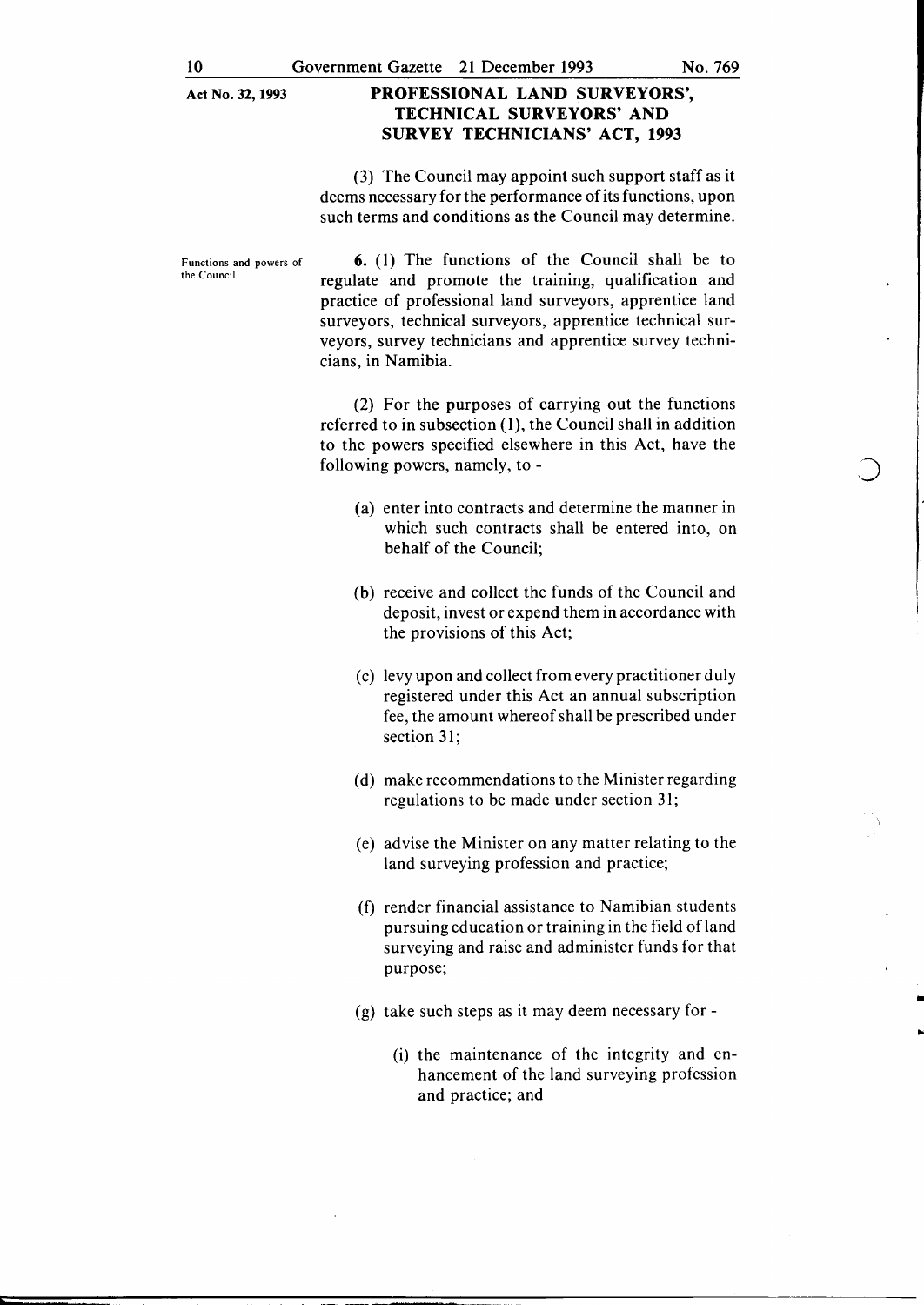### PROFESSIONAL LAND SURVEYORS', TECHNICAL SURVEYORS' AND SURVEY TECHNICIANS' ACT, 1993

- (ii) the improvement of the standard of qualifications and of the professional services rendered by professional land surveyors, technical surveyors and survey technicians;
- (h) promote and encourage research into matters relating to land surveying by rendering technical, financial or other assistance to any educational institution or examining body in Namibia with regard to facilities for the education or training of prospective professional land surveyors, technical surveyors or survey technicians;
- (i) organise or aid the organisation of conferences, seminars and lectures in the field of land surveying or related fields;
- (j) finance, print, distribute and administer the publication of literary material in the field of land surveying or related fields; and
- (k) do any other thing necessary or expedient for the efficient performance of the Council's functions under this Act.
- 7. (I) Where a society representing -
- (a) professional land surveyors;
- (b) technical surveyors; or
- (c) survey technicians,

complies with the prescribed requirements for recognition as an approved society, it may apply in the prescribed manner to the Council for recognition, and the Council shall upon being satisfied as to such compliance grant the application and issue the society with a certificate of approval.

(2) For the purposes of membership of the Council under subsection (I) of section 3, not more than one society shall be approved in respect of a category of practitioners referred to in subsection (I) of this section.

(3) The Council shall publish by notice in the *Gazette,* the name of every society recognised under subsection (1) as an approved society.

Recognition of approved society.

- L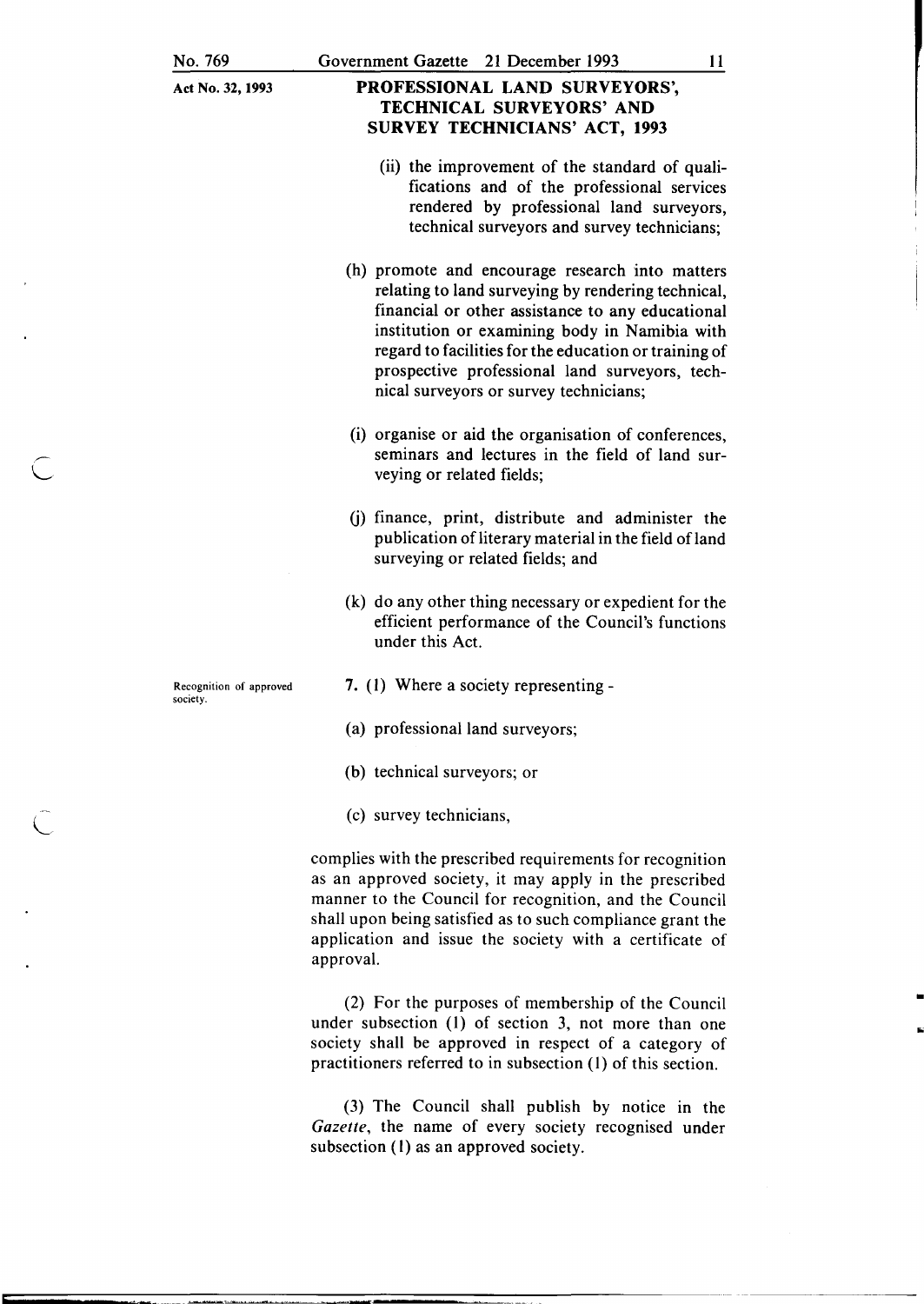Committees of the Council.

TECHNICAL SURVEYORS' AND SURVEY TECHNICIANS' ACT, 1993

PROFESSIONAL LAND SURVEYORS',

8. (1) Subject to the provisions of this Act, the Council may establish committees to advise and assist the Council in its functions under this Act, and may -

- (a) appoint such of its members, or such of its members and other persons of technical expertise as the Council may deem necessary, to be members of a committee;
- (b) assign to a committee such of its functions as the Council may from time to time determine;
- (c) designate one of the members of the Council on the committee to be the chairperson of the committee; and
- (d) regulate the proceedings of such committee.

(2) A committee established under subsection (1) shall in the performance of its functions, act in accordance with the directions of the Council and shall make its report and recommendations to the Council which shall take the final decision on any matter.

(3) A committee to which the Council has assigned a function under this Act, shall, notwithstanding that the tenure of office of the Council members expires, continue to discharge that function until it concludes the assignment and reports to the Council in respect thereof, as if the function had been assigned to it by the newly-constituted Council.

9. (1) Subject to the provisions of this section, the Council may determine and regulate its own procedure at meetings.

(2) The Council shall hold its first meeting on a date and at a place and time to be determined by the Minister, and subsequent meetings shall be held at such times and places as the Council shall determine.

(3) The chairperson of the Council may at any time, and shall at the request of not less than two-thirds of the members, convene a special meeting of the Council, after giving not less than fourteen days' notice of such meeting to all members.

Meetings and proceedings of the Council.

..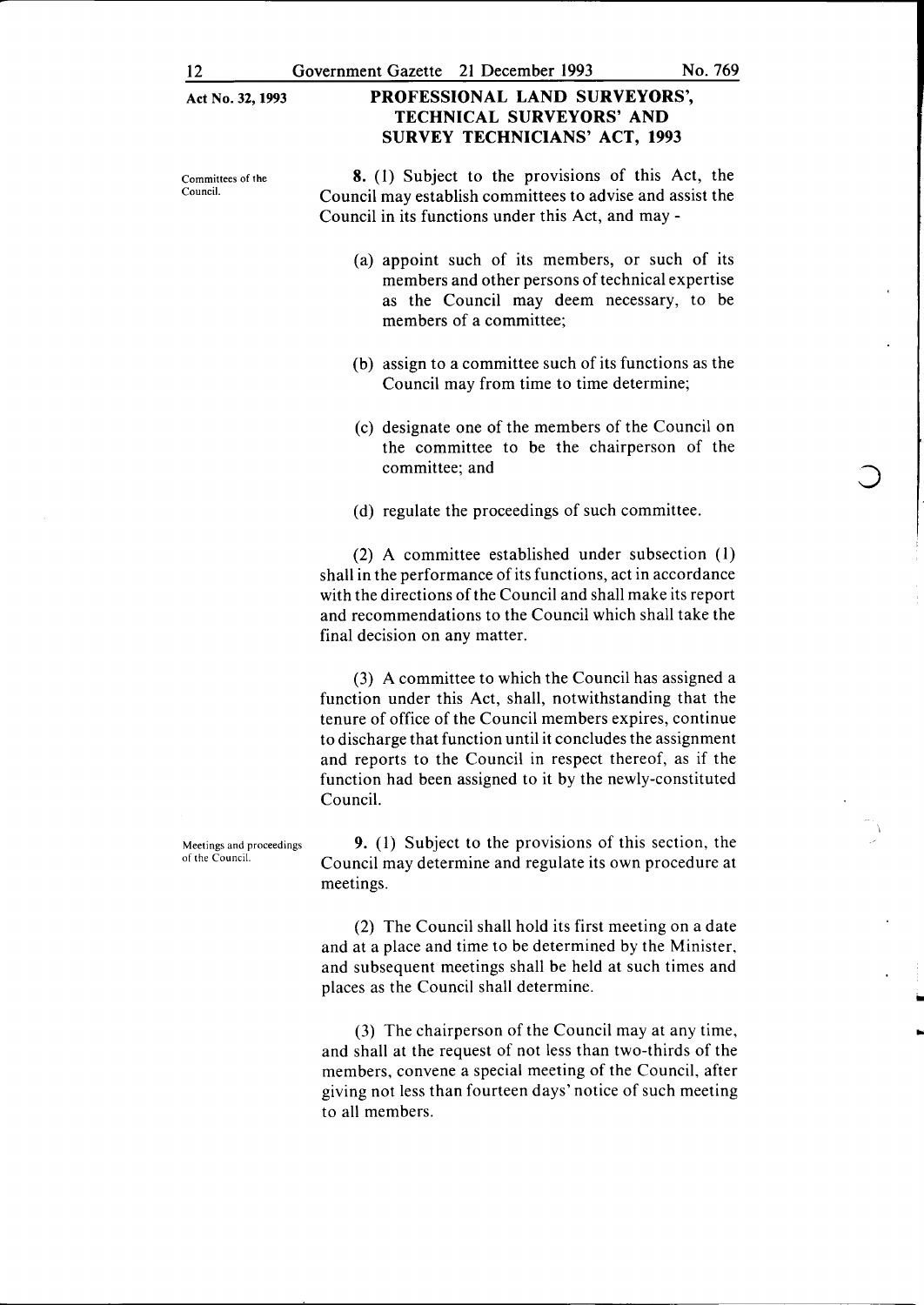c

- L Act No. 32, 1993

### PROFESSIONAL LAND SURVEYORS', TECHNICAL SURVEYORS' AND SURVEY TECHNICIANS' ACT, 1993

(4) The quorum for a meeting of the Council shall be four members who shall at least include -

- (a) the Surveyor-General or his or her representative or a person referred to in paragraph (b) of subsection (1) of section 3; and
- (b) one of the persons referred to in paragraph (c) of subsection (1) of section 3.

(5) Decisions of the Council shall be made by a majority of votes of the members present and voting at a meeting and, in the event of an equality of votes, the chairperson or other member presiding shall have a casting vote in addition to his or her deliberative vote: Provided that-

- (a) a resolution signed by at least two-thirds of the members of the Council, shall be deemed to have been duly and validly passed notwithstanding that it was not passed at a meeting of the Council; and
- (b) a decision of the Council recommending to the Minister that this Act be amended, shall require a two-thirds majority vote of the members of the Council.

(6) A decision, resolution or directive of the Council shall not be rendered invalid only by reason of a vacancy in the Council's membership at the time it was made, or of the fact that a person not entitled to sit as a member of the Council was present at the meeting during which the decision, resolution or directive was made, if it was made by the requisite majority of members present and entitled to vote.

(7) The Council shall cause minutes of all its meetings and proceedings to be kept.

-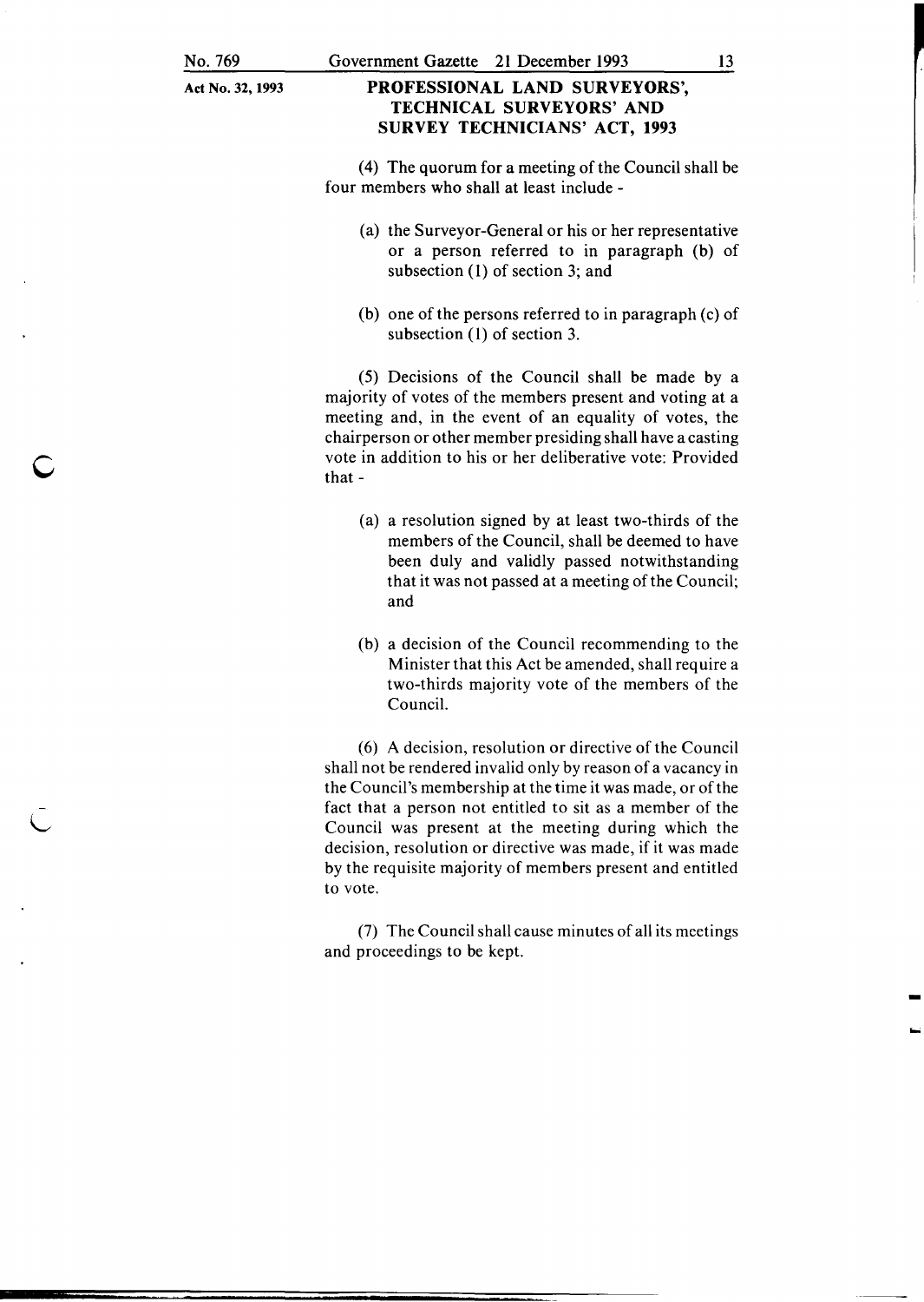#### PART III

#### Financial provisions

Funds and bank accounts of the Council.

- 10. (1) The funds of the Council shall consist of-
- (a) registration fees and annual subscriptions payable under this Act;
- (b) loans, grants and subsidies paid to the Council under subsection (2);
- (c) gifts or donations;
- (d) rent, interest and any other moneys lawfully accruing to or vesting in the Council under this Act;
- (e) moneys received by the Council by way of costs or fines under section 26; and
- (f) any funds raised by the Council in exercise of its powers under section 6.

(2) The Minister may grant subsidies or loans to the Council, out of moneys appropriated by Parliament for such purpose, upon such conditions as the Minister may determine.

(3) All moneys paid to the Council shall as soon as is practicable after receipt thereof, be deposited into such bank account as the Council may, with the approval of the Minister, operate, and such account shall be operated in accordance with regulations prescribed under section 31.

Annual estimates of income and expenditure.

11. (I) The Council shall before the beginning of every financial year, cause to be prepared and shall adopt annual estimates of income and expenditure for that financial year, and may adopt supplementary estimates in respect thereof.

(2) A copy of the annual estimates and supplementary estimates referred to in subsection (I) shall upon their adoption, be submitted to the Minister for approval, but such approval shall be granted in consultation with the Minister of Finance.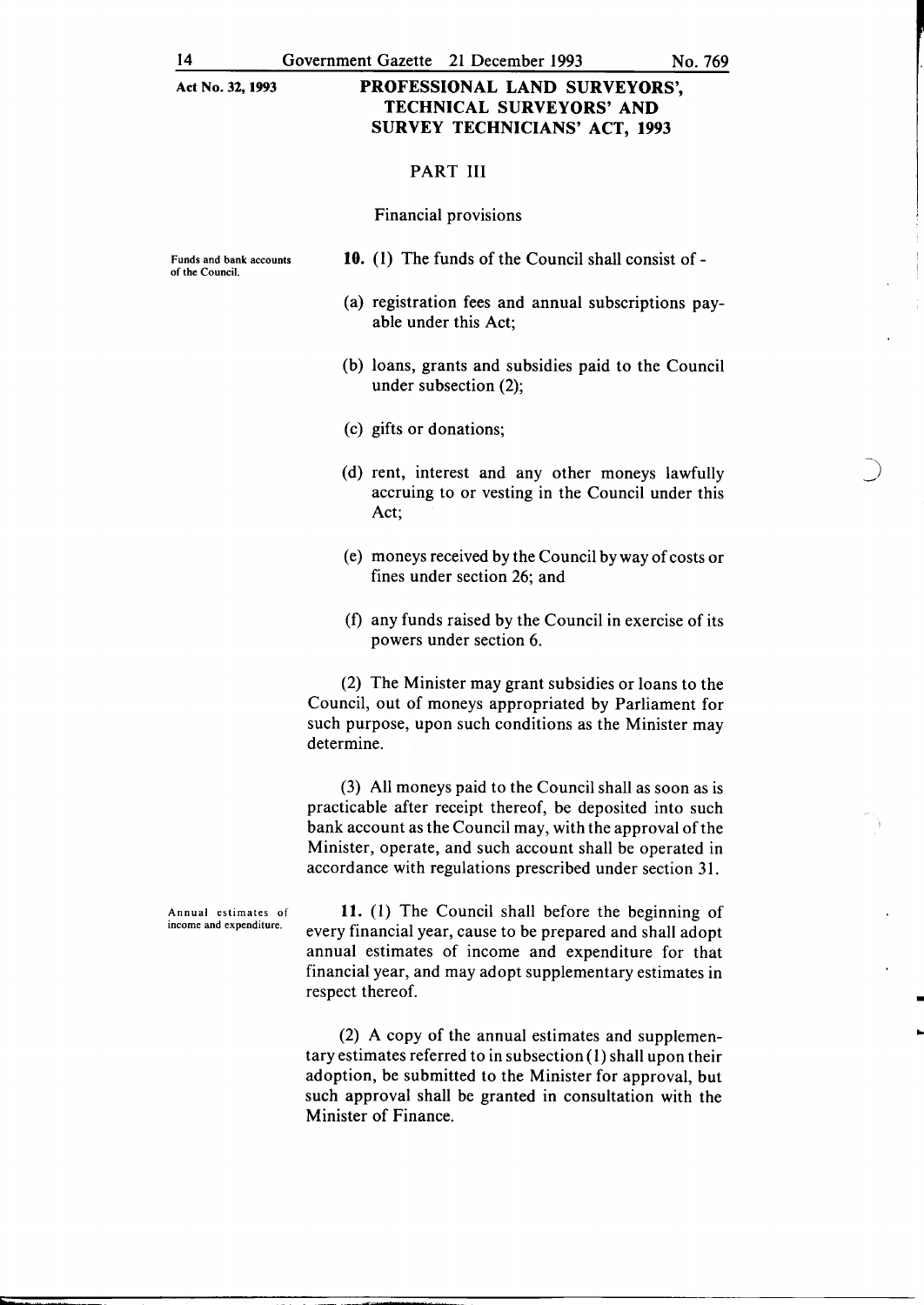#### PROFESSIONAL LAND SURVEYORS', TECHNICAL SURVEYORS' AND SURVEY TECHNICIANS' ACT, 1993

(3) No expenditure shall be incurred by the Council during a financial year except in accordance with the estimates or supplementary estimates approved by the Minister in respect of that financial year.

( 4) The financial year of the Council shall commence on the first day of April in one year and end on the thirty-first day of March in the ensuing year.

Accounts, auditing and operational reports.

c

c

12. (1) The Council shall keep proper books of accounts and other records relating to the income and expenditure of the Council and shall, in respect of each financial year, cause to be prepared a statement of account and detailed balance sheet showing the Council's financial position as at the end of that financial year.

(2) The accounts of the Council for each financial year shall be audited by an auditor appointed by the Council, who shall not later than three months after the close of that financial year submit a report in respect thereof to the Council, for circulation to each member of the Council and for public inspection.

(3) The Council shall as soon as possible after close of the financial year, submit to the Minister in respect of that financial year -

- (a) a report of the Council's operations and activities for that year;
- (b) a copy of the Council's statement of account and balance sheet referred to in subsection (1); and
- (c) a copy of the auditor's report referred to in subsection (2).
- (4) The Council may from time to time-
- (a) submit to the Minister reports regarding its operations or activities which in the Council's opinion should be brought to the Minister's notice; and

•

(b) furnish the Minister with such information on matters of public interest and advice on matters regarding the land surveying profession, as the Council may acquire in the course of its functions under this Act.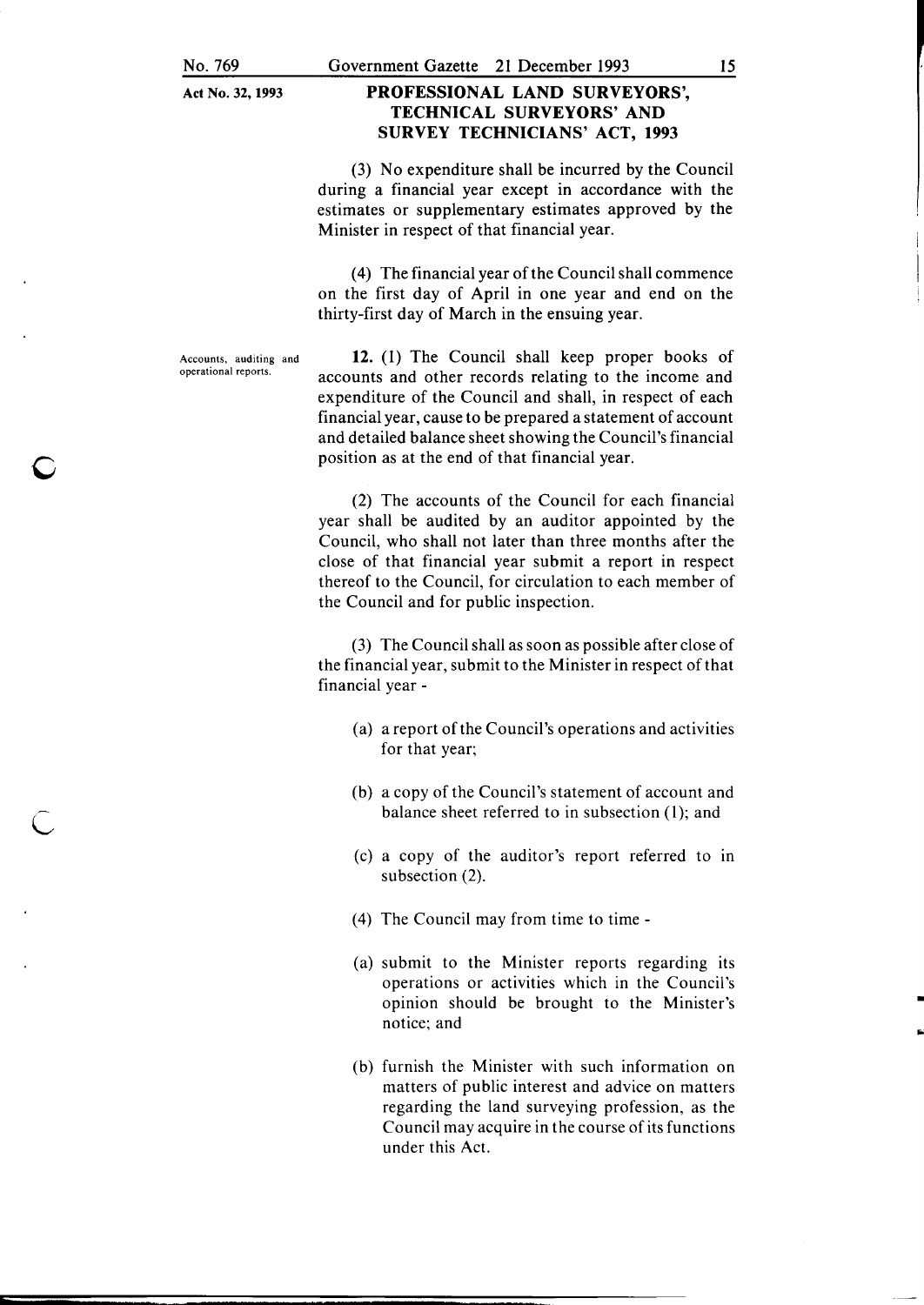#### PART IV

#### Registration provisions

Register of practitioners. 13. (1) The Registrar shall keep and cause to be maintained in the prescribed form, a register of practitioners under this Act, consisting of the following parts, namely-

- (a) a part containing the particulars of registered professional land surveyors;
- (b) a part containing the particulars of registered technical surveyors;
- (c) a part containing the particulars of registered survey technicians;
- (d) a part containing the particulars of registered apprentice land surveyors;
- (e) a part containing the particulars of registered apprentice technical surveyors; and
- (f) a part containing the particulars of registered apprentice survey technicians,

in which shall be entered in the appropriate part, the names, address, qualifications and date of registration of every person who is duly registered as a practitioner under this Act.

(2) The register shall be kept at the office and in custody of the Registrar, whose duties in respect thereof shall include -

- (a) preparing and maintaining the register in accordance with this Act and the directives of the Council;
- (b) ensuring that the particulars of practitioners are correctly and accurately entered in the appropriate part of the register;

•

•

(c) deleting from the register the names of practitioners whose registration has been cancelled under any of the circumstances referred to in subsection (l) of section 19; and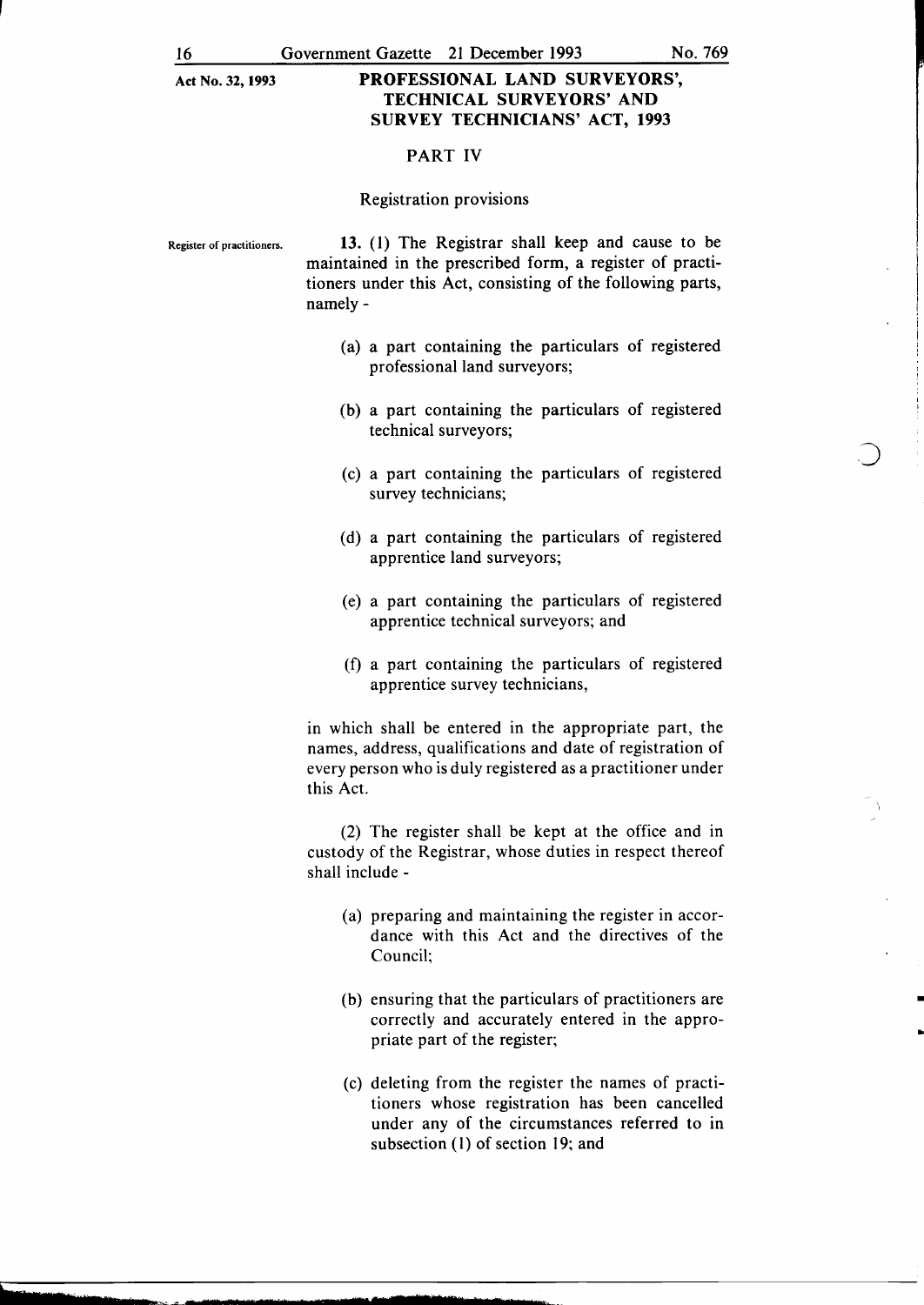### PROFESSIONAL LAND SURVEYORS', TECHNICAL SURVEYORS' AND SURVEY TECHNICIANS' ACT, 1993

(d) making necessary alterations with regard to the particulars of a registered practitioner.

(3) The register shall be open to public inspection during normal hours of business upon payment of the prescribed fee.

( 4) It shall be the duty of every practitioner who alters any of his or her particulars recorded in the register to notify in writing the Registrar, within one month after the alteration, for amendment of the register.

Unregistered persons prohibited from practising.

14. (I) No person shall practise or hold himself or herself out as -

- (a) a professional land surveyor;
- (b) a technical surveyor;
- (c) a survey technician;
- (d) an apprentice land surveyor;
- (e) an apprentice technical surveyor; or
- (f) an apprentice survey technician,

unless he or she is duly registered as such under the provisions of this Act.

(2) For the purposes of this section a person shall be deemed to practise or hold himself or herself out as a practitioner if he or she -

- (a) conducts a land survey for the purposes of drawing a diagram or plan of that land to be filed or registered under any law or referred to in any other document to be filed or registered;
- (b) conducts a land survey affecting the delimitation of boundaries or the location of the beacons of registered or unregistered land;

•

"

(c) uses a name, title, description, document or symbol likely to lead a person to infer therefrom that the user is a registered practitioner under this Act; or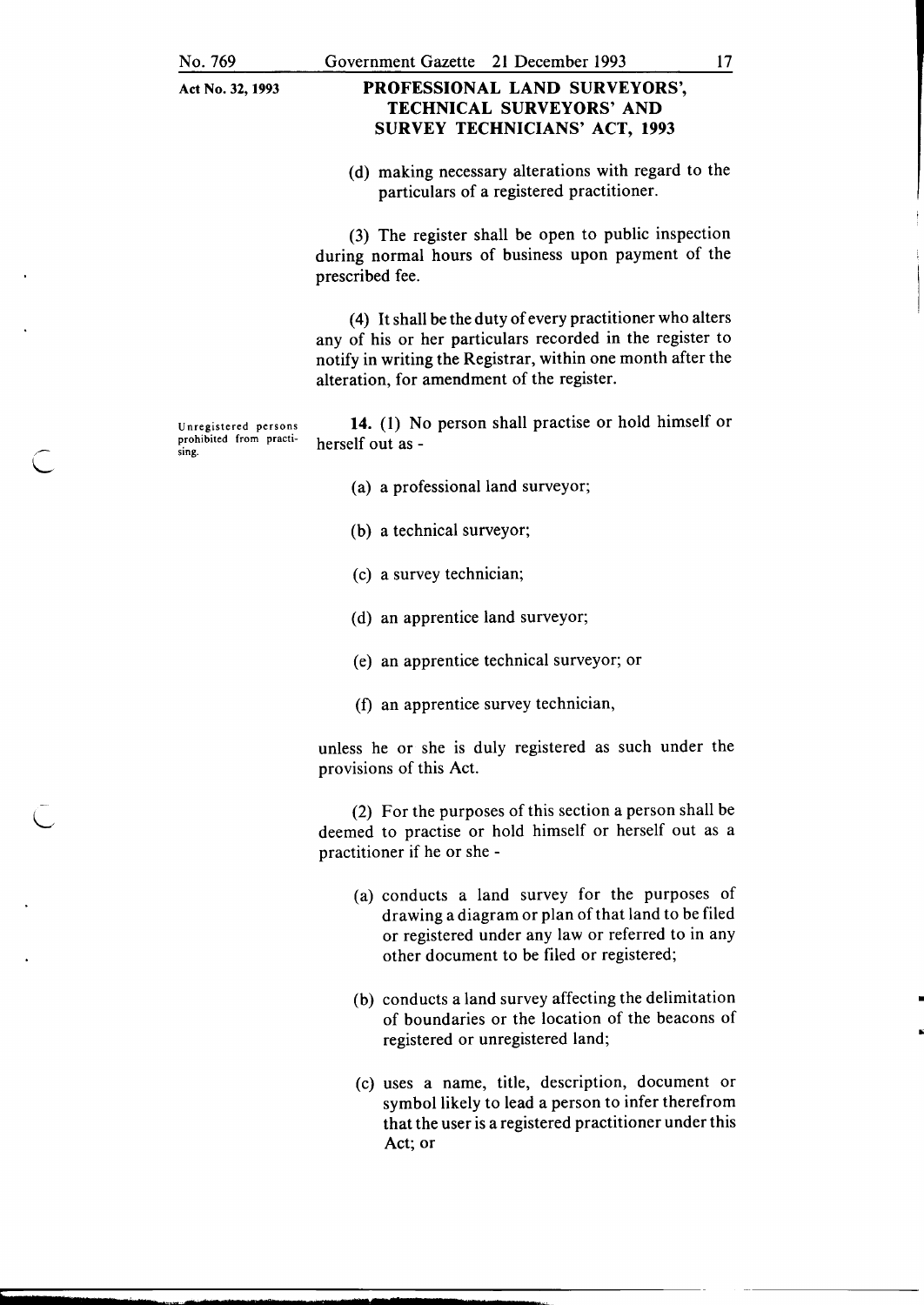(d) carries out work reserved for practitioners under section 31.

 $(3)$  A person who contravenes the provisions of subsection (I) commits an offence and shall be liable on conviction to a fine not exceeding N\$4 000.

- (4) Any company or other juristic person which-
- (a) performs or causes to be performed for any other person, whether a natural or juristic person, by any person, whether registered under this Act as a practitioner, any kind of work reserved for practitioners under this Act; or
- (b) holds itself out or allows itself to be held out as a company or other juristic person performing any kind of work reserved for practitioners under this Act, or uses any name, title, description, document or symbol indicating or likely to lead a person to infer therefrom that it is a company or other juristic person performing any kind of work so reserved for practitioners,

commits an offence and shall be liable on conviction to a fine not exceeding N\$4 000.

Qualifications for registration.

**15.** (I) For the purposes of regulations referred to in paragraph (o) of section 31 the Minister may prescribe -

- (a) the courses of instruction to be undertaken and examinations or tests to be passed by applicants;
- (b) the nature and period of training, or apprenticeship to be undergone by apprentice practitioners under this Act;
- (c) the certificates, degrees, diplomas or other eredentials to be held from institutions of learning or training;

•

..

- (d) the institutions of learning or training at which the courses, training, examinations or tests are to be undertaken; and
- (e) any other condition that the Council may deem pre-requisite to the registration of practitioners under this Act.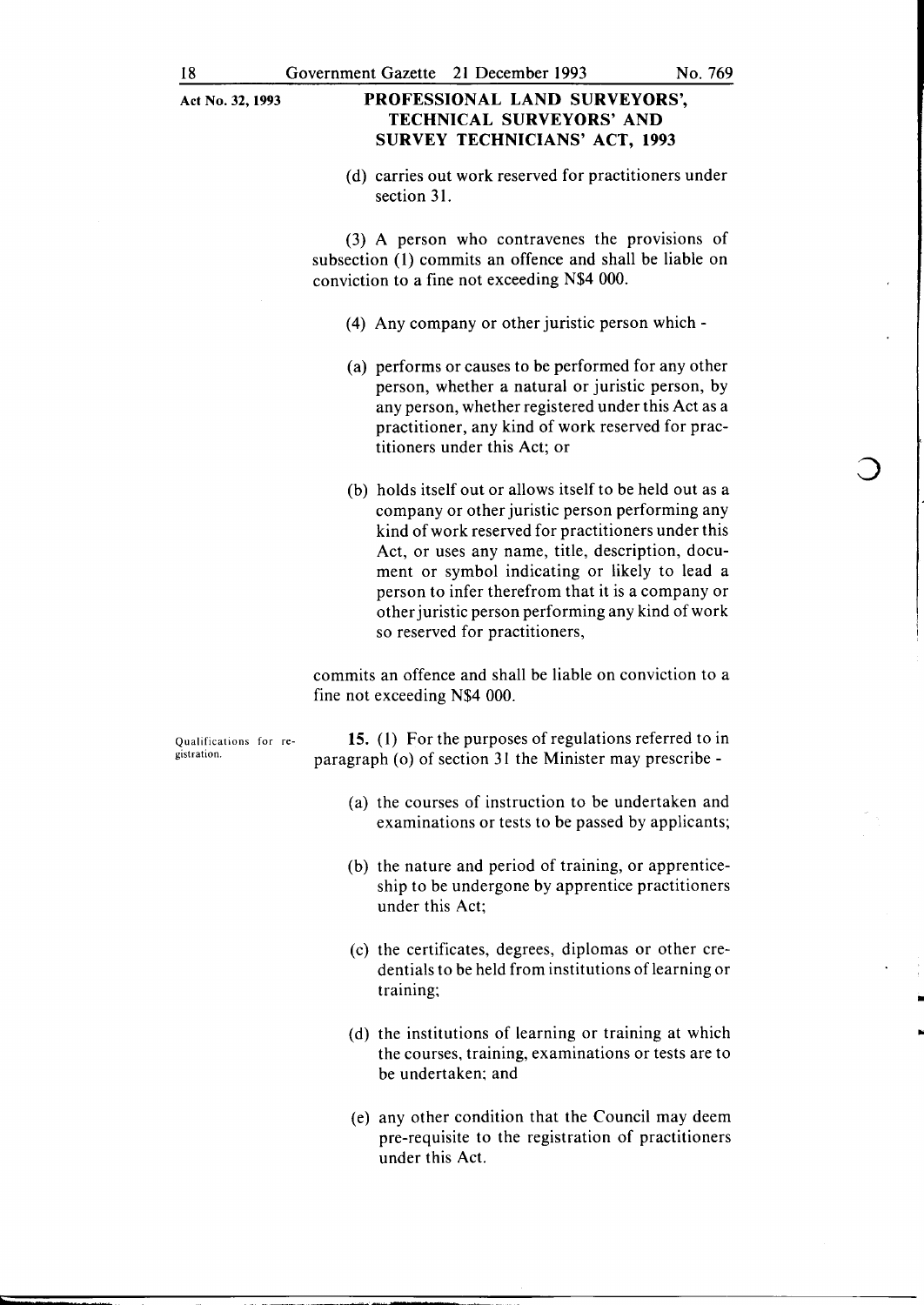L

Act No. 32, 1993

iiiiiiiiiTifiTIIIMs-.rMa.-•·~==--•••••rr **.. a-..-.-...** r•nMr~te **........ ,.,z-.s-. .. , ••** ~ **...** <sup>~</sup>

### PROFESSIONAL LAND SURVEYORS', TECHNICAL SURVEYORS' AND SURVEY TECHNICIANS' ACT, 1993

(2) Where in its consultation with the Minister under paragraph (o) of section 31 the Council recommends the recognition of a degree, diploma, certificate or other credential awarded by an institution of learning or training outside Namibia, the Council shall first satisfy itself that-

- (a) such degree, diploma, certificate or other credential entitles the holder thereof to practise a corresponding profession or occupation in the country in which such institution is situated; and
- (b) the possession of such degree, diploma, certificate or other credential indicates a standard of professional training which provides the holder thereof with sufficient knowledge to practise as a practitioner under this Act.

(3) In prescribing the qualifications referred to in subsection (1) of this section, the Minister may -

- (a) stipulate different qualifications for registration in respect of the different categories of practitioners under this Act; or
- (b) exempt any person or category of persons from a prescribed qualification.

( 4) The Council shall in its annual report referred to in subsection (3) of section 12, specify the degrees, diplomas, certificates or other credentials which have been accepted and stipulated as qualifications for the registration of practitioners, for that year.

(5) Notwithstanding the provisions of section 33 of this Act or of section 46( 1) of the Land Survey Act, 1993 -

(a) a person who immediately prior to the commencement of this Act held a certificate issued under subsection (2) of section 12 of the Land Survey Act, 1927 (Act 9 of 1927), but was not registered as a land surveyor, shall be deemed to be duly qualified for registration as a professional land surveyor under this Act and shall, on submission to the Council of such certificate, be entitled to have his or her name entered in the register and to be issued with a certificate of registration;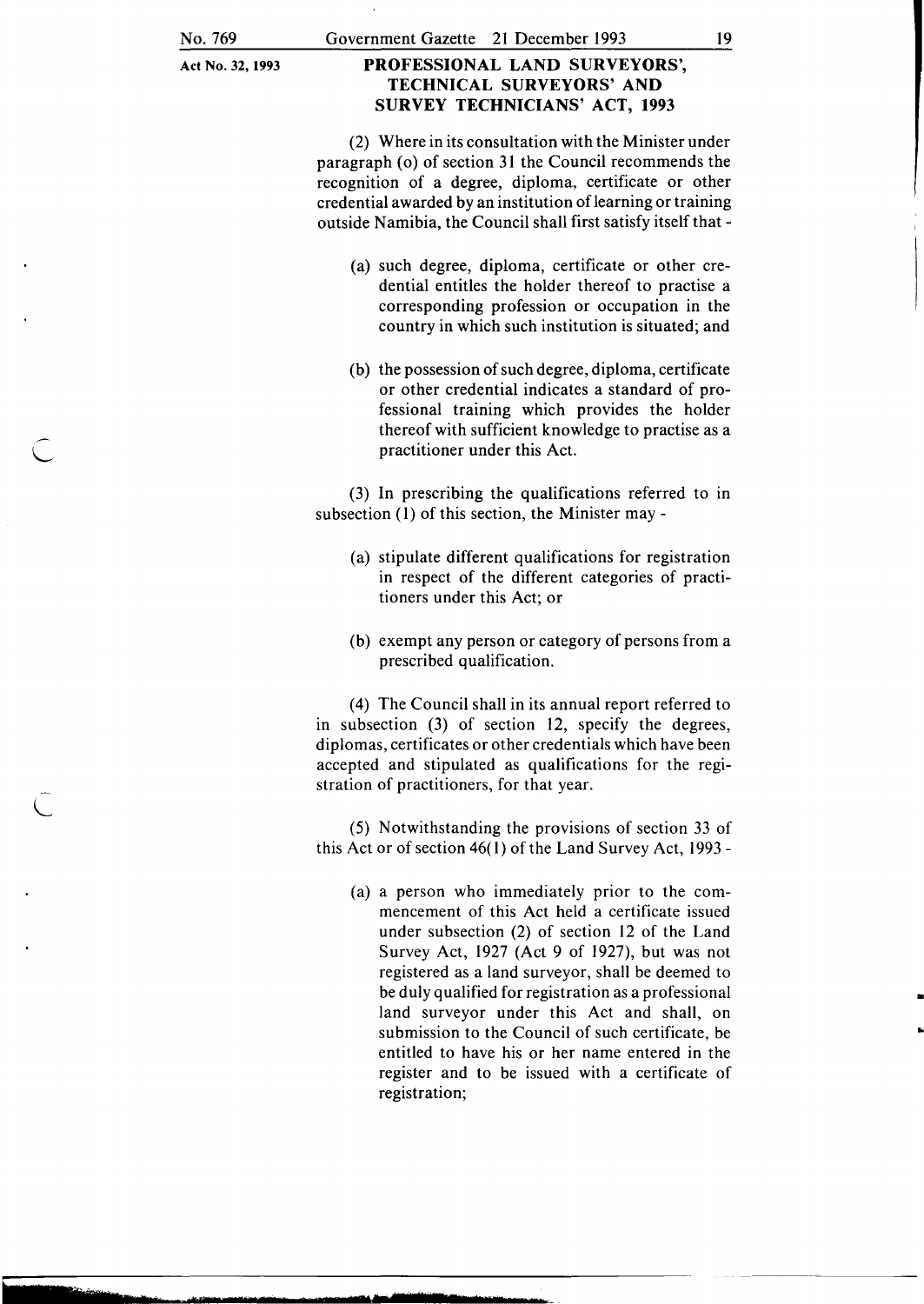- (b) a person who immediately prior to the commencement of this Act was duly registered as a land surveyor under section 10 of the Land Surveyors' Registration Act, 1950 (Act I4 of I950) shall be deemed to be duly registered under this Act as a professional land surveyor under this Act and shall, on submission to the Council of proof of such prior registration, be entitled to have his or her name entered in the register and to be issued with a certificate of registration;
- (c) any period of training in practical survey work undertaken by a person under the Land Survey Act, I927, prior to the commencement of this Act, shall be taken into account by the Council in determining whether that person has complied with a requirement prescribed under paragraph (b) of subsection (I) of this section.

Application for registration.

16. (I) Any person who holds the prescribed qualifications for registration as -

- (a) a professional land surveyor;
- (b) a technical surveyor;
- (c) a survey technician;
- (d) an apprentice land surveyor;
- (e) an apprentice technical surveyor; or
- (f) an apprentice survey technician,

may apply to the Council in the prescribed form to be registered as a practitioner under this Act.

(2) An application for registration submitted under subsection (I) shall be accompanied by the prescribed registration fee.

(3) Any person who, with intent to deceive or mislead the Council into believing that he or she is duly qualified to be registered as a practitioner under this Act -

(a) makes a false statement or representation as to his or her qualifications for registration; or

I

-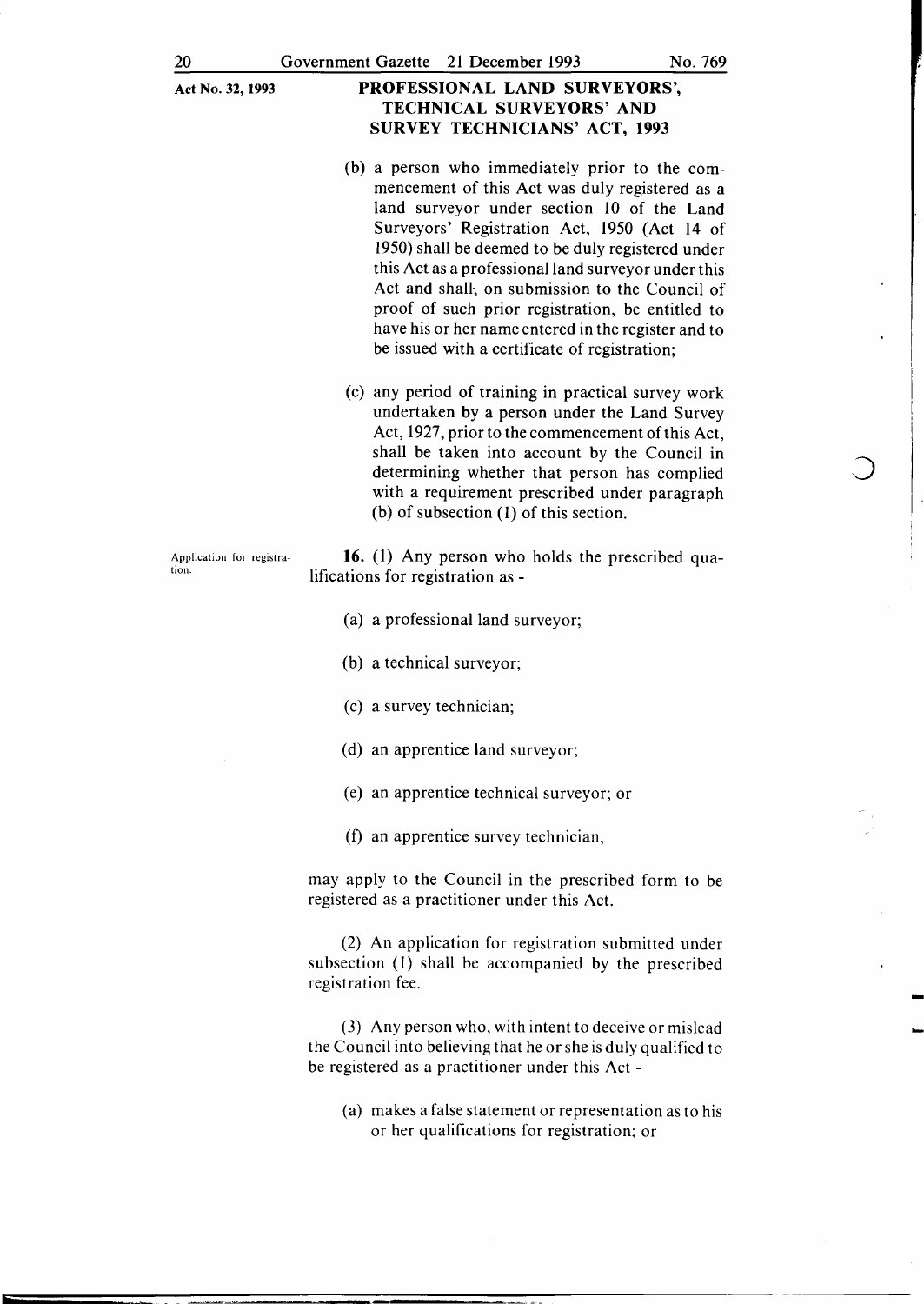### PROFESSIONAL LAND SURVEYORS', TECHNICAL SURVEYORS' AND SURVEY TECHNICIANS' ACT, 1993

(b) withholds vital information about himself or herself, from the Council,

commits an offence and shall be liable on conviction to a fine not exceeding N\$4 000 or to imprisonment for a period not exceeding one year, or to both such fine and imprisonment.

Consideration of application and issue of registration certificate.

c

17. (1) On receipt of an application submitted under section 16, the Council shall examine it to ensure that -

- (a) the application is in the prescribed form and accompanied by the prescribed registration fee;
- (b) the applicant holds and has furnished proof of the prescribed qualifications for registration under the appropriate part of the register in respect of which the application has been submitted; and
- (c) the applicant is not subject to any of the disqualifications referred to in subsection (3) of this section.

(2) On consideration of an application under this section, the Council may -

- (a) require the applicant to furnish further or better particulars;
- (b) grant the application and direct the Registrar to enter the applicant's name in the appropriate part of the register and to issue him or her with a registration certificate; or
- (c) reject the application on the grounds that the applicant-
	- (i) does not hold the requisite qualifications for registration as a practitioner under this Act; or

-

(ii) is subject to one or more of the disqualifications stipulated under subsection (3).

(3) The Council may in its discretion disqualify an applicant from registration notwithstanding that he or she holds the requisite qualifications if he or she -

21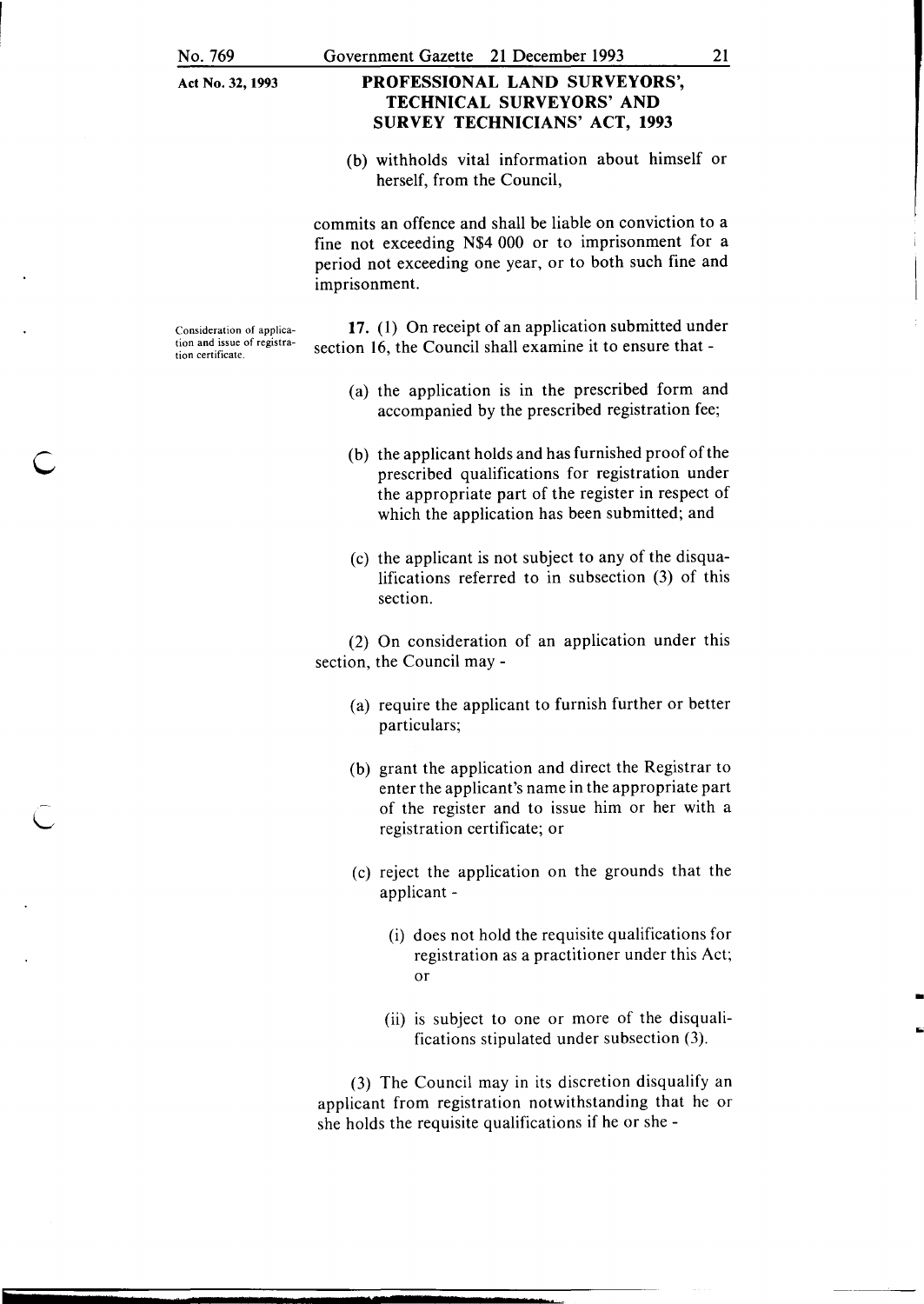- (a) has at any time been convicted of the offence of extortion, bribery, theft, fraud, forgery, uttering a false document, or perjury and has been sentenced in respect thereof to imprisonment or a fine exceeding N\$2 000;
- (b) is declared by a court of law to be of unsound mind or is detained in a mental institution; or
- (c) has at any time been removed from an office of trust on account of improper or dishonest conduct.

( 4) A registration certificate issued under this section shall-

- (a) be in the prescribed form; and
- (b) entitle the holder thereof to practise his or her profession or occupation and to describe himself or herself by his or her professional title.

(5) Where an application for registration is rejected, the registration fee payable under subsection  $(1)(a)$  shall not be refundable.

Apprentices to work under supervision.

tb

ear=t

-

- 18. A person who is registered -
- (a) as an apprentice land surveyor, may not perform any survey work except under the personal supervision of a professional land surveyor or such other person as the Council may direct;
- (b) as an apprentice technical surveyor, may not perform any survey work except under the personal supervision of a professional land surveyor, technical surveyor or such other person as the Council may direct; and
- (c) as a survey technician or an apprentice survey technician, may not perform any survey work except under the personal supervision of a professional land surveyor, technical surveyor, or such other person as the Council may direct.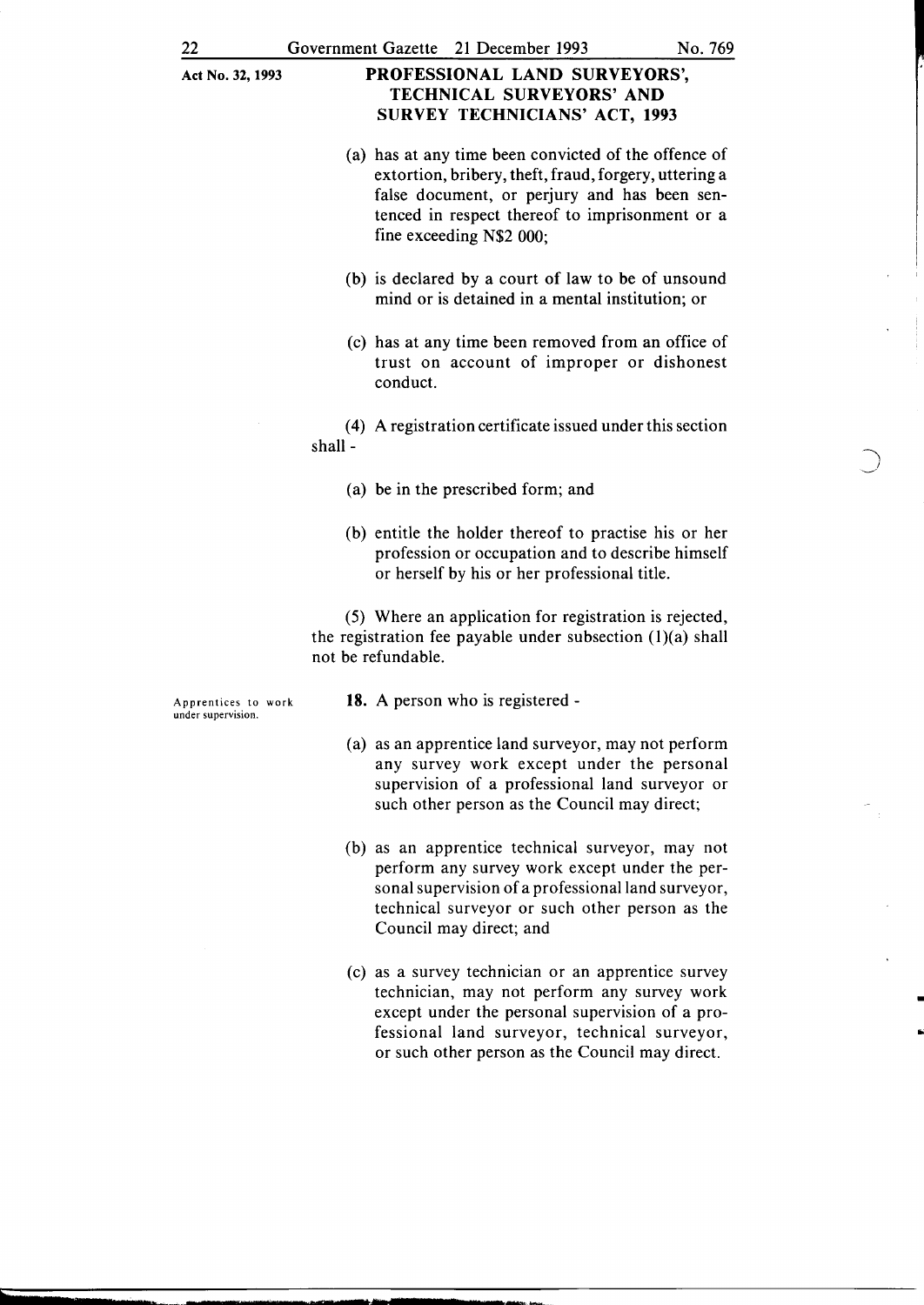**0** 

**Act** No. 32, **1993** 

#### Removal from Register and cancellation of certificate.

### **PROFESSIONAL LAND SURVEYORS', TECHNICAL SURVEYORS' AND SURVEY TECHNICIANS' ACT, 1993**

**19.** (I) The Registrar shall remove from the register the name of a practitioner and cancel his or her registration certificate in any of the following circumstances, namely-

- (a) at the written request of that practitioner, but subject to the consent of the Council, that his or her name be removed from the register;
- (b) on proof that the practitioner is deceased;
- (c) where after due inquiry the Council finds that the registration of the practitioner was secured on false or incorrect information;
- (d) where the practitioner becomes subject to any of the disqualifications referred to in subsection (3) of section 17 and the Council directs that his or her name be removed from the register;
- (e) where the practitioner fails to pay the annual subscriptions within three months after such payment becomes due;
- (f) where the Council directs that the practitioner's name be removed from the register under paragraph (c) subsection (5) of section 26; or
- (g) where the practitioner having registered as an apprentice land surveyor, apprentice technical surveyor or apprentice survey technician, fails to undergo or complete his or her apprenticeship in accordance with the prescribed terms and conditions.

(2) A practitioner whose name has been removed from the register in pursuance of the provisions of subsection (I) shall within thirty days after receiving notification from the Register of such removal, return the original registration certificate to the Registrar for cancellation.

(3) A person whose name is removed from the register and who fails to return his or her registration certificate within the period prescribed in subsection (2), shall be guilty of an offence and liable on conviction to a fine not exceeding N\$2 000 or to imprisonment for a period not exceeding six months, or to both such fine and imprisonment.

-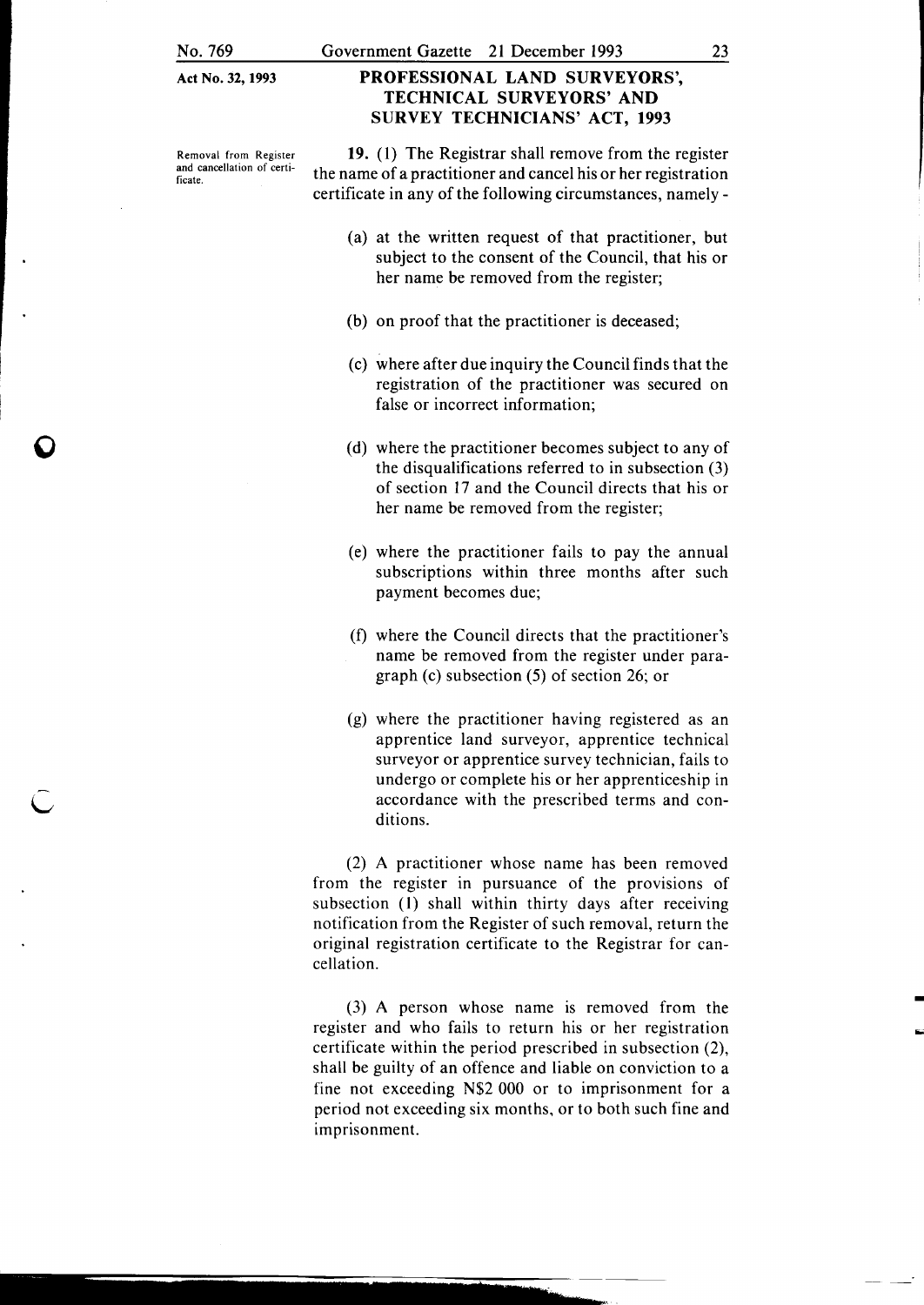(4) The removal of a practitioner's name from the register or the cancellation of his or her registration certificate under this section shall not affect any civil, criminal or disciplinary liability incurred by that practitioner prior to such removal or cancellation, including the liability for the payment of any outstanding annual subscriptions.

Reinstatement to register. **20.** (1) A person whose name has been removed from the register may apply to the Council to have his or her name reinstated, upon showing good cause why he or she should be so reinstated, and upon payment of any outstanding arrears of annual subscriptions.

> (2) Upon receipt of an application for reinstatement, the Council shall consider each case on its own merits and may in its discretion -

- (a) grant the application and direct the Registrar to reinstate the applicant's name to the register upon such terms and conditions as the Council may specify; or
- (b) reject the applicaton.

(3) Where the applicant's name is reinstated to the register under this section, he or she shall not be required to pay registration fees again.

Suspension of mentally ill practitioners.

21. (I) Where after due inquiry the Council is satisfied that a practitioner is mentally ill to such an extent that it would be contrary to the public interest to allow him or her to continue to practise, the Council may suspend such practitioner from practice for a specified period, and may extend or shorten such period of suspension until the practitioner sufficiently recovers.

(2) The provisions of section 26 shall *mutatis mutandis* apply to an inquiry under this section.

Lost certificates and issue of duplicates.

22. (I) Where a registration certificate is destroyed or irretrievably lost, the owner thereof may upon written application to the chairperson of the Council, supported by an affidavit stating the circumstances under which the original registration certificate was lost or destroyed, request for the issue of a duplicate registration certificate.

•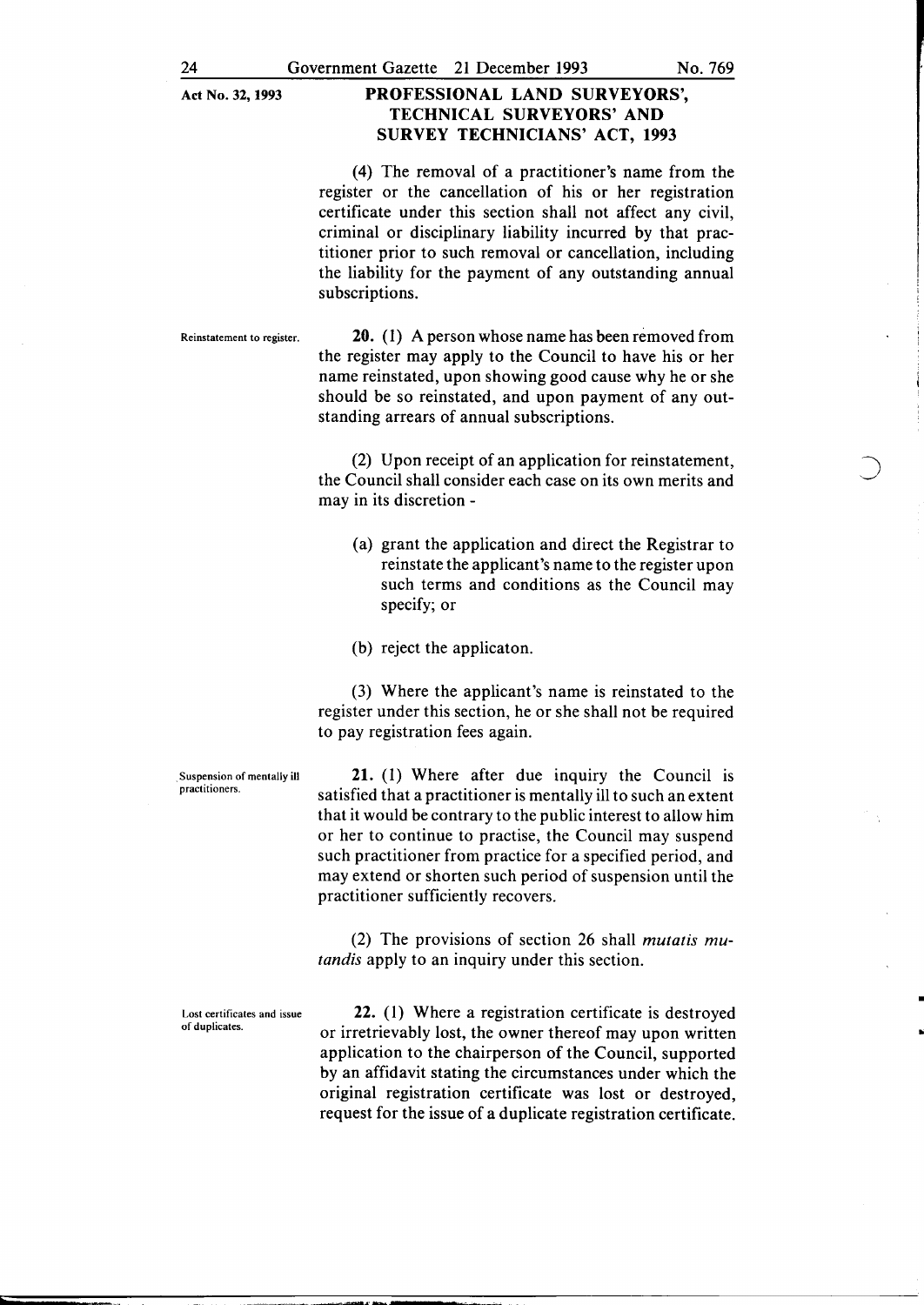(2) Upon the Council being satisfied that an application submitted under subsection (1) is made in good faith and that the original registration certificate is irretrievably lost or destroyed, the Council shall direct the Registrar to issue the applicant with a duplicate registration certificate.

Registrar to notify Sur-<br>
Registrar shall notify in writing the Sur-<br>
veyor-General and ap-<br>
veyor-General and ap-<br>
veyor-General and avery approved society of the name veyor-General and ap-<br>proved societies. veyor-General and every approved society, of the name, address and qualifications of every person -

- (a) who is registered as a practitioner under this Act, including the date of such registration;
- (b) whose registration has been cancelled and whose name has been removed from the register under section 19, including the date of such removal;
- (c) whose name has been reinstated to the register under section 20, including the date of such re-instatement;
- (d) who has been subjected to disciplinary proceedings under this Act and is found guilty of professional misconduct, including any penalty imposed by the Council under those proceedings;
- (e) in respect of whom a decision or penalty of the Council has been set aside by the High Court on an appeal lodged under section 29;
- $f(x)$  who is convicted of an offence under this Act, by a court of law, including any penalty imposed therefor;
- (g) whose right to practise has been suspended under subsection (1) of section 21 or subsection (5)(b) of section 26.

Documentary evidence. 24. (1) In any civil, criminal or disciplinary proceedings under this Act - •

- (a) entries duly made in the register or any extract therefrom or copy thereof duly certified by the Registrar; and
- (b) a registration certificate duly issued or a copy thereof duly certified by the Registrar,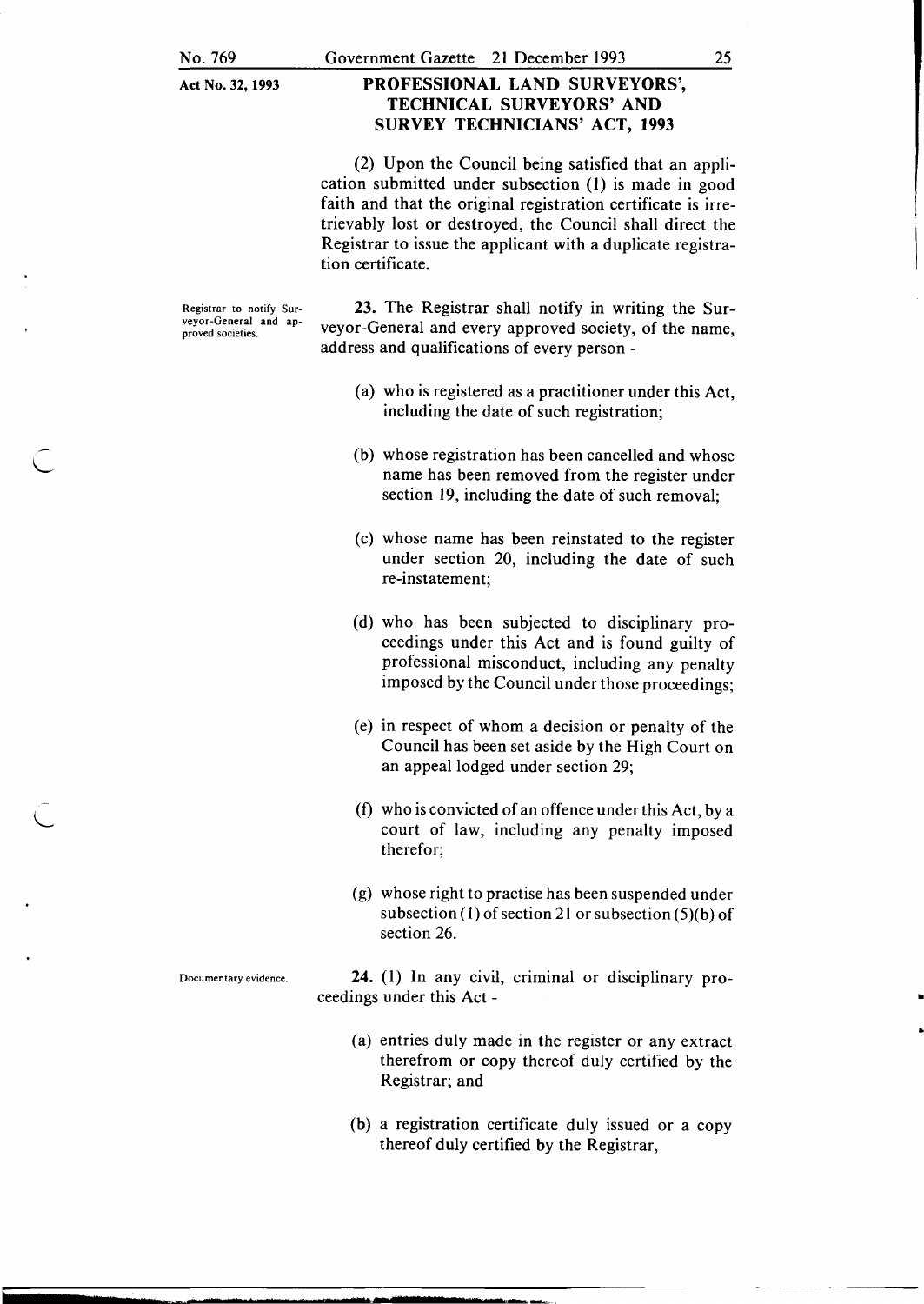shall be proof of the facts stated therein until the contrary is proved.

(2) A certificate signed by the Registrar to the effect that an entry has or has not been made in the register or that any other thing authorized by this Act has or has not been done, shall be proof of the facts stated therein until the contrary is proved.

#### PART V

#### Disciplinary provisions

Disciplinary powers of the Council.

25. The Council shall have power in respect of every person who is or was registered as a practitioner under the provisions of this Act, to -

- (a) receive and inquire into any written complaint regarding the professional conduct and practice of such person while so registered;
- (b) initiate and conduct an inquiry into the professional conduct and practice of such person, with a view to ascertaining whether or not such conduct or practice amounts to professional misconduct;
- (c) summon any person who is in possession of information relevant to the Council's inquiry to appear before the Council at a specified date, time and place to testify;
- (d) require any person to produce any book, record, certificate, document or other evidence in his or her custody, that may be relevant to the Council's inquiry, for examination;
- (e) hear and receive oral, documentary or other evidence relevant to the Council's inquiry;

•

(f) make a ruling at the conclusion of an inquiry and to take any of the measures referred to in subsection (5) of section 26.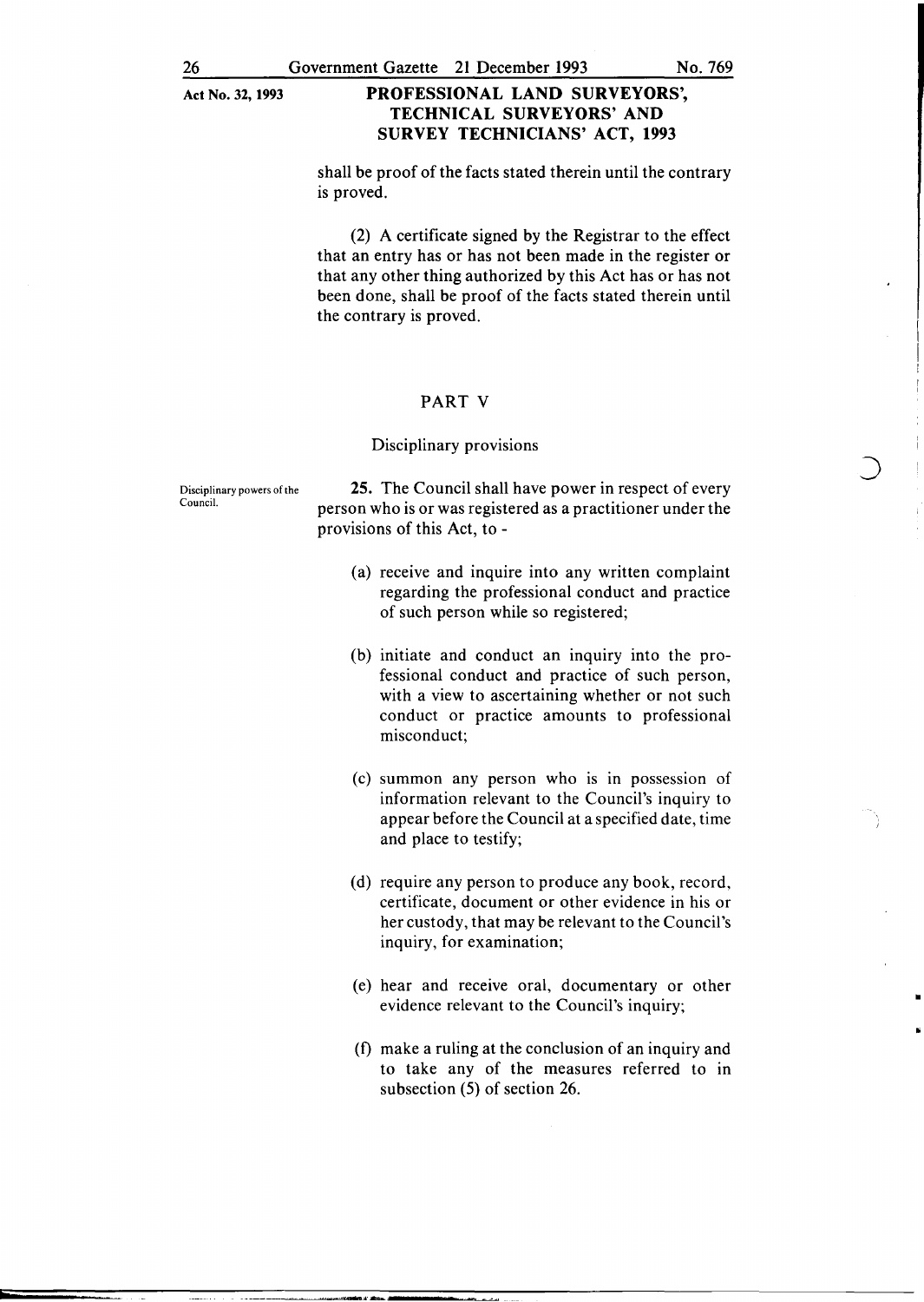No. 769

### PROFESSIONAL LAND SURVEYORS', TECHNICAL SURVEYORS' AND SURVEY TECHNICIANS' ACT, 1993

Complaints and inquiries in respect of professional conduct.

L

L

26. (1) Any person who is aggrieved by the professional conduct or practice of a person registered as a practitioner under this Act, may lodge a written complaint against such practitioner with the chairperson.

(2) Where the Council initiates an inquiry or receives a complaint lodged under subsection (1), it shall give written notice of the inquiry or complaint to the practitioner against whom it is made and summon him or her to appear before the Council at a specified time and place, and such practitioner shall be entitled to appear before the Council in person or by legal representation and to -

- (a) be heard;
- (b) adduce evidence; and
- (c) cross-examme any witnesses testifying at the inquiry.

(3) An inquiry under this section shall be conducted in accordance with the provisions of this Act and the procedure prescribed under section 31.

(4) A person who, having been summoned to appear before the Council and to testify or to produce any book, record, certificate, document or other evidence before the Council, without reasonable cause -

- (a) fails or refuses to appear before the Council at the specified time and place; or
- (b) having appeared before the Council, refuses to answer any question put to him or her truthfully and to the best of his or her knowledge; or
- (c) refuses to produce or surrender any book, record, certificate, document or other evidence in his or her possession, required by the Council; or
- (d) knowingly makes a false statement or representation to the Council,

•

loi

commits an offence and shall be liable on conviction to a fine not exceeding N\$2 000: Provided that no person shall be compelled to answer any question or to produce any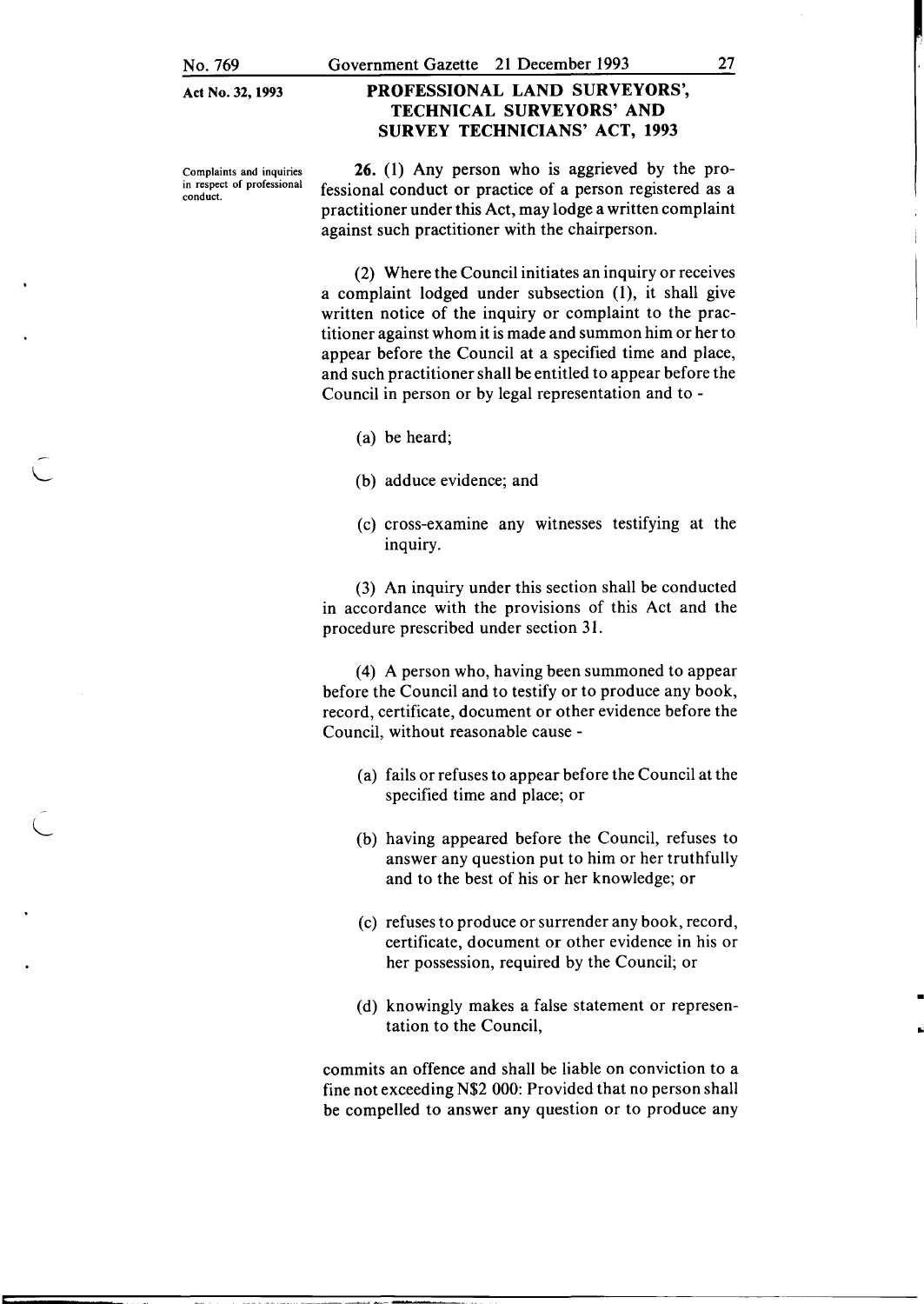book, record, document or other evidence at the Council's inquiry which he or she would not be compelled to answer or to produce during criminal proceedings in a court of law.

(5) The Council may at the conclusion of an inquiry take any one or more of the following measures with respect to the practitioner against whom the inquiry was conducted, namely -

- (a) censure and caution such practitioner;
- (b) suspend such practitioner from practising his or her profession for a specified period not exceeding one year;
- (c) cancel the registration and direct the Registrar to remove the practitioner's name from the register;
- (d) direct that the practitioner pays a fine not exceeding N\$1 000; or
- (e) dismiss the complaint and exonerate the practitioner.

(6) The Council may make an order in relation to the costs of an inquiry.

(7) At the conclusion of an inquiry, the Registrar shall expeditiously notify in writing the parties to the disciplinary proceedings, of the Council's decision.

Professional misconduct. 27. For the purposes of disciplinary proceedings against a practitioner, "professional misconduct" includes -

- (a) performing work of a nature reserved for practitioners under section 31 during a period of suspension imposed by the Council under section 21 or 26 of this Act;
- (b) performing work of a nature reserved for practitioners in connection with any matter which is the subject of a dispute or litigation on condition that the payment for such work will only be made if the dispute or litigation is resolved in favour of the party for whom the work is performed;

 $\ddot{\phantom{0}}$ )

•

..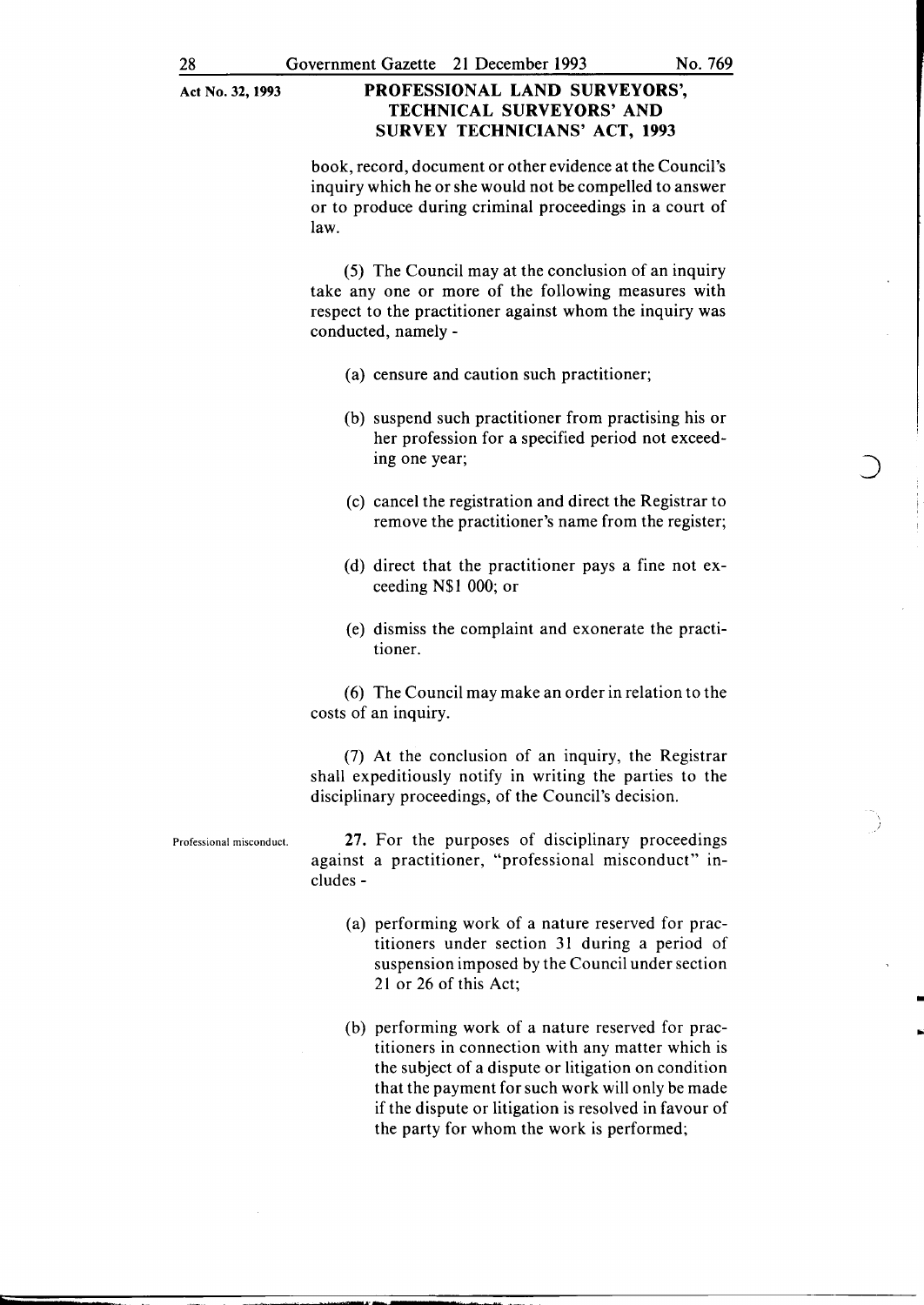### PROFESSIONAL LAND SURVEYORS', TECHNICAL SURVEYORS' AND SURVEY TECHNICIANS' ACT, 1993

- (c) entrusting work reserved for a particular category of practitioners to a person or practitioner who does not belong to that category;
- (d) performing work reserved for a category of practitioners while not registered under that category;
- (e) accepting remuneration for professional services from a person other than the client or employer of the practitioner;
- (f) committing an offence under this Act; or
- (g) conducting himself or herself in a manner which in terms of any regulation made under section  $31(1)(i)$  amounts to professional misconduct;
- (h) in the case of a professional land surveyor
	- (i) except as provided in section  $38(1)$  of the Land Survey Act, 1993 or in such circumstances as may be prescribed, signing a general plan or diagram of any piece of land in respect of which he or she has not personally carried out or supervised the whole of the survey and field operations and carefully examined and satisfied himself or herself as to the correctness of the entries in any field book and of the calculations, working plans and other records in connection therewith which may have been made by any other person;
	- (ii) signing a defective general plan or diagram knowing or having reason to know it to be defective;
	- (iii) through negligence or incompetence, repeatedly performing defective surveys or surveys to which adequate checks have not been applied;

•

(iv) making an entry in a field book or copy thereof or any other document which purports to have been derived from actual observation or measurement in the field when in fact it was not so derived;

**"tImer 1 r \$ SEtlff:• S'bf r JS!l!trtmrt**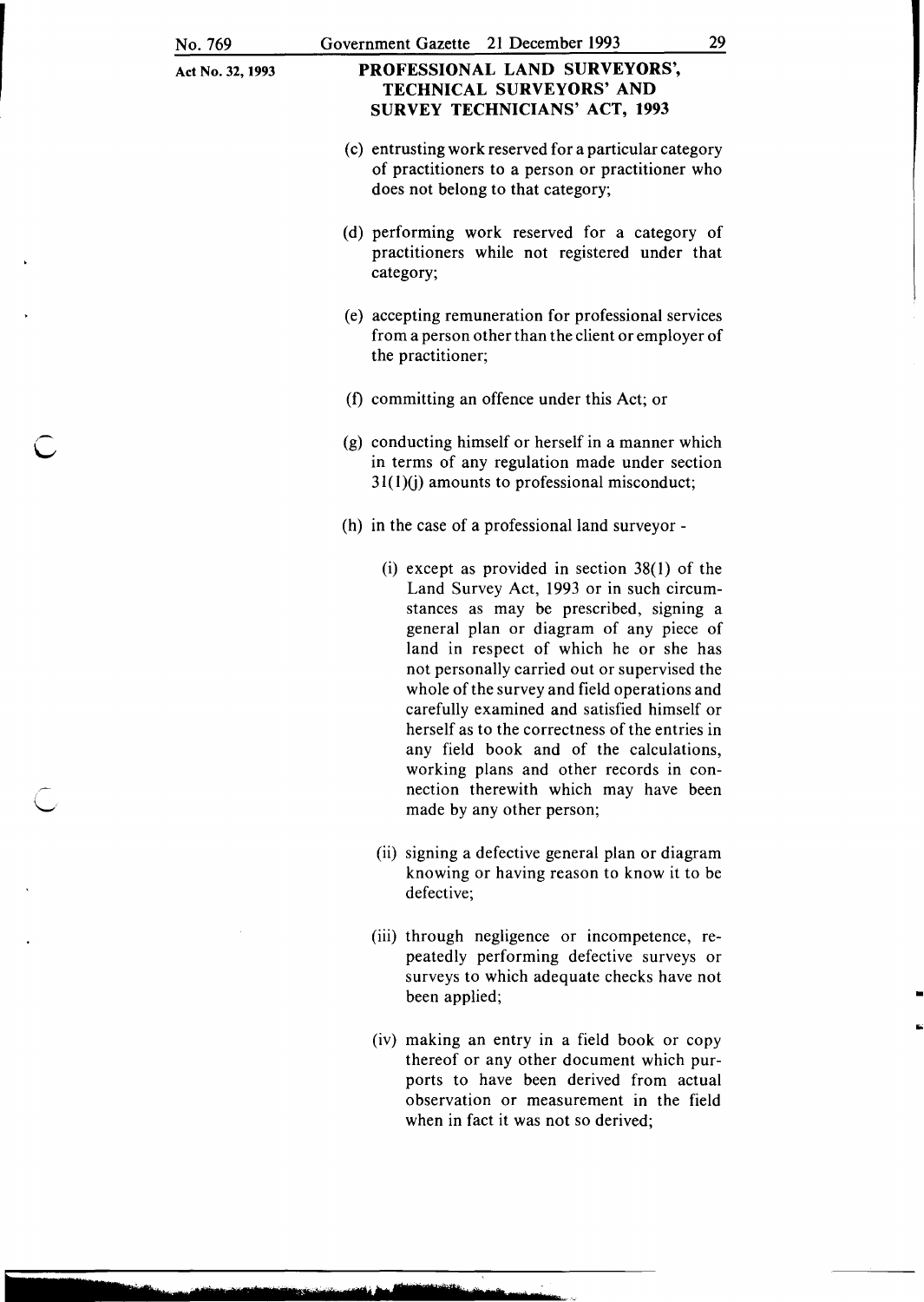- (v) supplying erroneous information to the Surveyor-General in connection with any survey, boundaries or beacons of land, knowing or having reason to know it to be erroneous; or
- (vi) contravening any of the provisions of the Land Survey Act, 1993 or of regulations made thereunder.

Disciplinary proceedings not to affect civil or criminal liability.

28. (1) The institution of disciplinary proceedings against a practitioner under this Act shall not prejudice the right of any person to institute civil proceedings or of the Prosecutor-General to institute criminal proceedings against that practitioner based on the same facts.

(2) Where after the commencement of disciplinary proceedings against a practitioner, criminal proceedings are instituted against that practitioner, the Council shall adjourn the disciplinary proceedings until the criminal proceedings have been concluded.

(3) Where in the course of civil or criminal proceedings before a court of law it appears to the court that the evidence before it discloses a *prima facie* case of professional misconduct by a practitioner under this Act, the court shall cause a copy of the record of such proceedings, or such portion thereof as is relevant to the case, to be transmitted to the chairperson of the Council for disciplinary action.

(4) Where at the conclusion of criminal proceedings in a court of law, a practitioner is convicted of an offence upon facts constituting or supporting a charge of professional misconduct under this Act, the record of court proceedings containing -

- (a) the identity of the practitioner accused;
- (b) the criminal offence with which he or she 1s charged;
- (c) the proven facts upon which the conviction of the offence is based; and
- (d) the conviction of the practitioner by the trial court,

**u----------------------------------------------------** ..... \_llail!.At~!~..\_ **lila"!!f Drlt2t. t** e ?' • **1**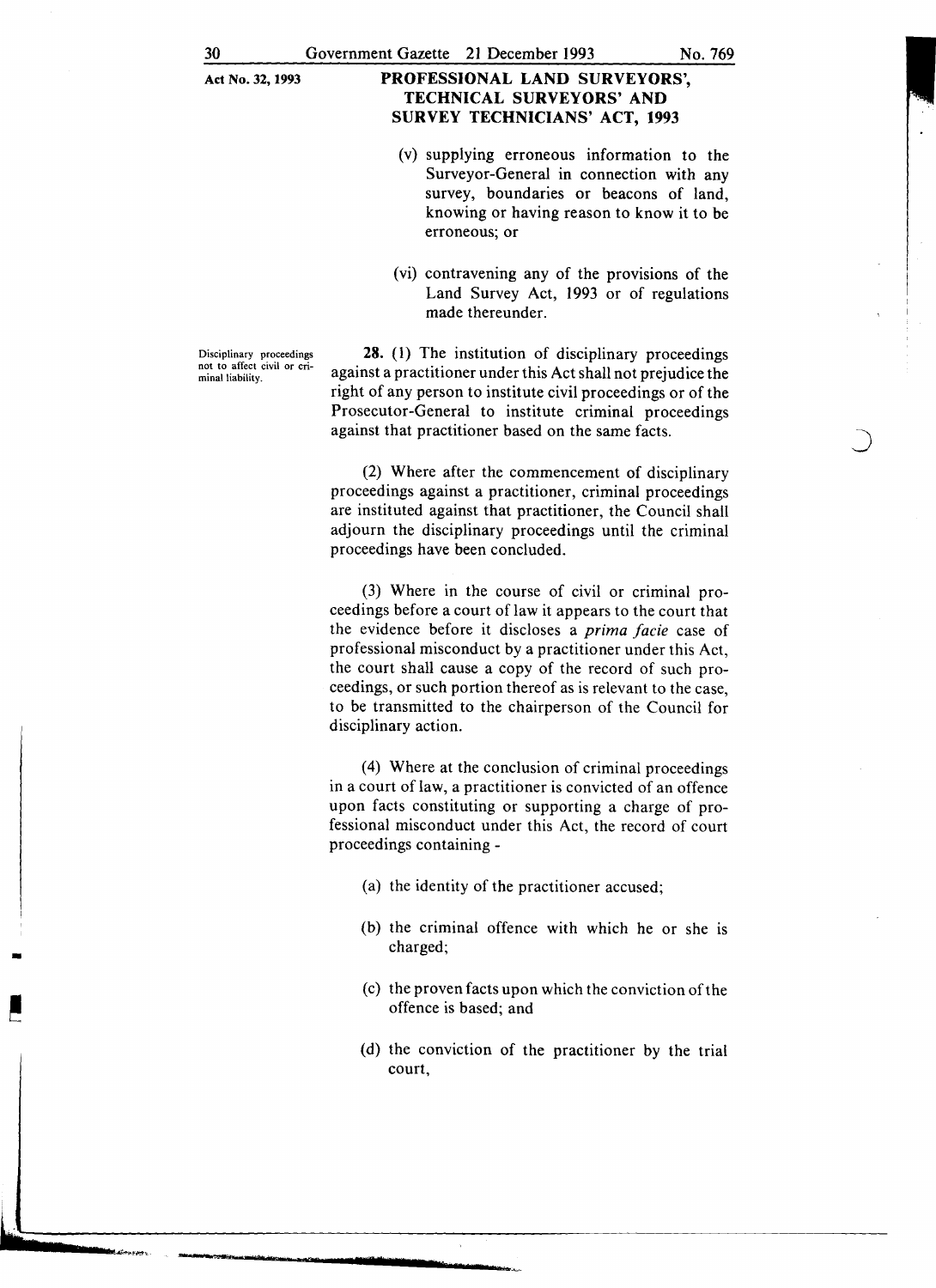### PROFESSIONAL LAND SURVEYORS', TECHNICAL SURVEYORS' AND SURVEY TECHNICIANS' ACT, 1993

shall be sufficient proof to the Council during disciplinary proceedings based on the same facts, that the practitioner is guilty of professional misconduct, unless the conviction is quashed by an appellate court.

Appeals from Council's decision.

29. (1) Any person aggrieved by a decision made by the Council or penalty imposed by the Council under this Act, may within thirty days of notification of the Council's decision or penalty, appeal to the High Court against the decision or penalty, by notice of motion, naming the Council as the respondent.

(2) The High Court may on appeal under this section take any one or more of the following measures, namely-

- (a) confirm the Council's decision and penalty imposed;
- (b) vary or set aside the Council's decision or penalty imposed or both the decision and penalty;
- (c) remit the matter back to the Council for reconsiderattion; or
- (d) make such order as to costs as it may deem necessary.

(3) The decision of the Council shall not be set aside only by reason of an irregularity in the Council's proceedings if such irregularity did not prejudice the appellant's case.

#### PART VI

#### Miscellaneous and transitional provisions

Immunity of Council and its members.

30. No civil or criminal proceedings shall be instituted against the Council or any of its members in respect of any act or duty performed in good faith in pursuance of the provisions of this Act.

Regulations.

 $\overline{C}$ 

31. (1) The Minister may, after consultation with the Council, make regulations not inconsistent with this Act, prescribing -

-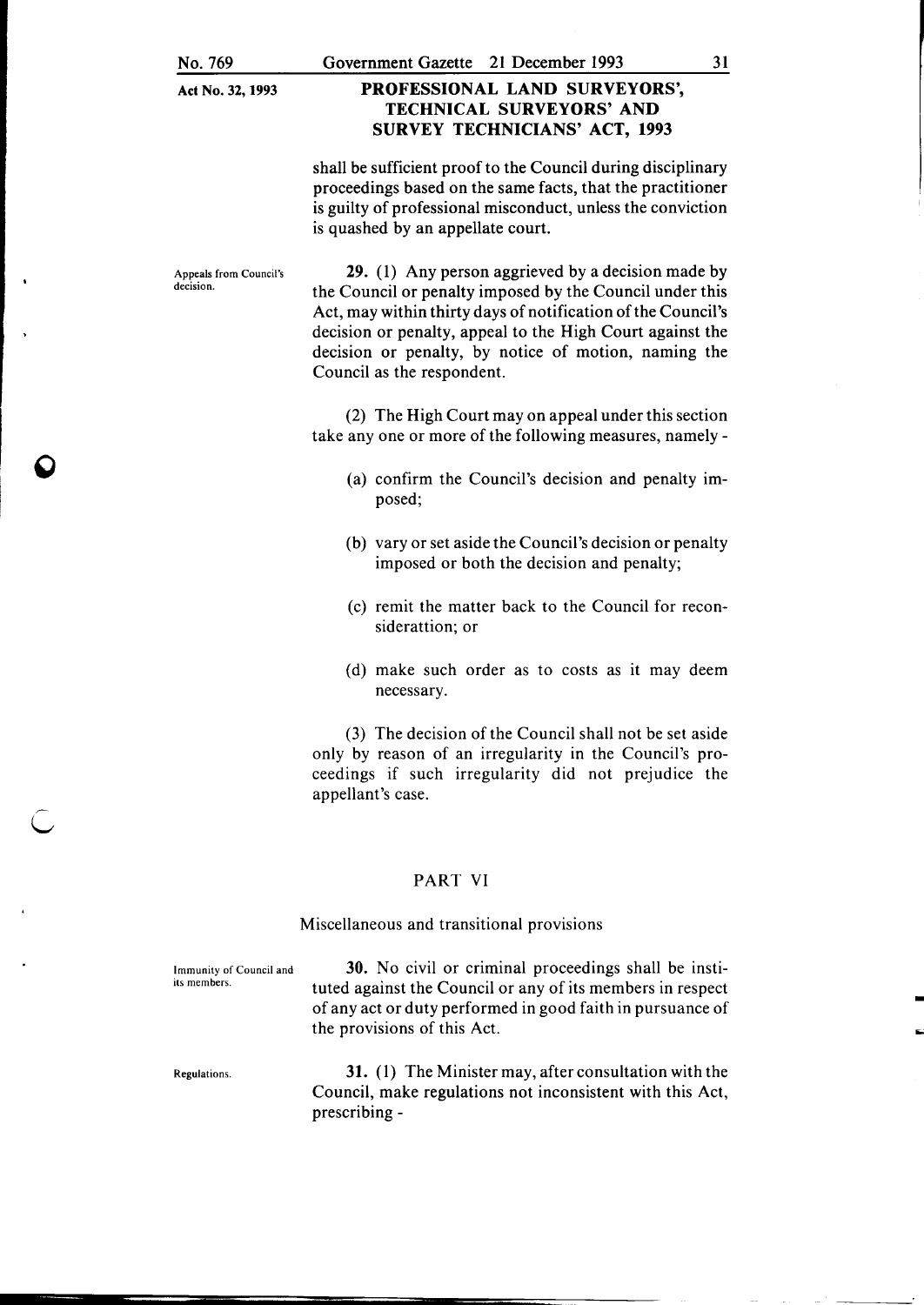- (a) the allowances payable to members of the Council or a committee in the performance of their duties under this Act;
- (b) the manner of operating the Council's bank accounts;
- (c) the requirements for recognition as an approved society under this Act and the manner of an application under subsection (1) of section 7;
- (d) the format of the certificate of approval to be issued to approved societies under subsection (1) of section 7;
- (e) the format of the register to be kept under this Act and the manner of maintaining it;
- (f) the format of the registration certificate to be issued to practitioners under section 17;
- (g) the format of any application required to be submitted under this Act;
- (h) the registration fees payable by applicants, the annual subscriptions payable by practitioners under this Act and the date on which payment of such fees and subscriptions becomes due;
- (i) the inspection fee payable under subsection (3) of section 13;
- (j) conduct amounting to professional misconduct by practitioners under this Act;
- (k) the method of conducting disciplinary proceedings under this Act;
- (I) the procedure for summoning and examining witnesses at an inquiry and the admissibility of evidence;

• ..

(m) the nature of professional work or services to be reserved for professional land surveyors, technical surveyors or survey technicians, as the case may be;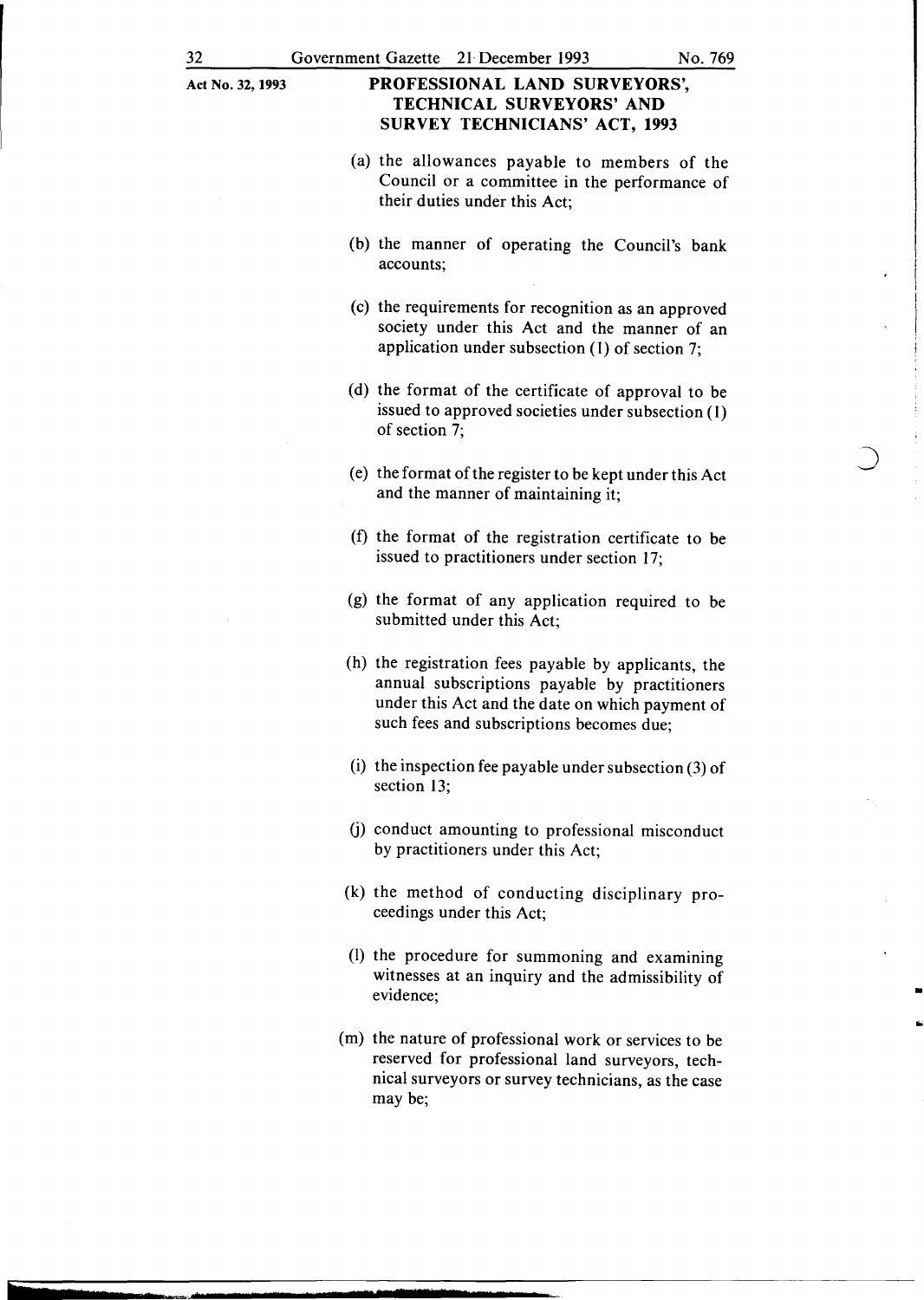### PROFESSIONAL LAND SURVEYORS', TECHNICAL SURVEYORS' AND SURVEY TECHNICIANS' ACT, 1993

- (n) the tariff of fees chargeable in respect of such reserved professional work or services and manner of taxation of such fees;
- ( o) subject to the provisions of section 15, the qualifications for registration of practitioners under this Act; and
- (p) any other matter required to be prescribed under this Act.

(2) Different regulations may be prescribed in respect of the different categories of practitioners under this Act.

(3) Notwithstanding the provisions of section 46(1) of the Land Survey Act, 1993, any regulations relating to fees chargeable by land surveyors for professional services, made under subsection  $(1)(a)$  of section 7 or section 8 of the Land Survey Act, 1927 (Act No.9 of 1927) and in force at the commencement of this Act, shall continue in force as if made under this section, until repealed or otherwise amended.

The Institute of Land Surveyors of Namibia. 32. (1) Notwithstanding the repeal of the Land Surveyors Ordinance, 1963 (Ordinance 10 of 1963), the institution established under section 2 thereof shall continue to exist as a body corporate under this Act, to be known as the Institute of Land Surveyors of Namibia, and shall be deemed to be an approved society under section 7 representing professional land surveyors.

.. - -='->W""""----~

(2) The Institute shall within one year from the commencement of this Act or such later date as the Minister may determine, comply with any requirements for recognition, prescribed under subsection  $(1)(c)$  of section 31.

Repeal of laws.

33. The laws specified in the Schedule to this Act, are repealed.

Short title and commencement.

34. This Act shall be called The Professional Land Surveyors', Technical Surveyors' and Survey Technicians' Act, 1993, and shall come into operation on a date to be fixed by the Minister by notice in the *Gazette .* 

I ·'

> • ..